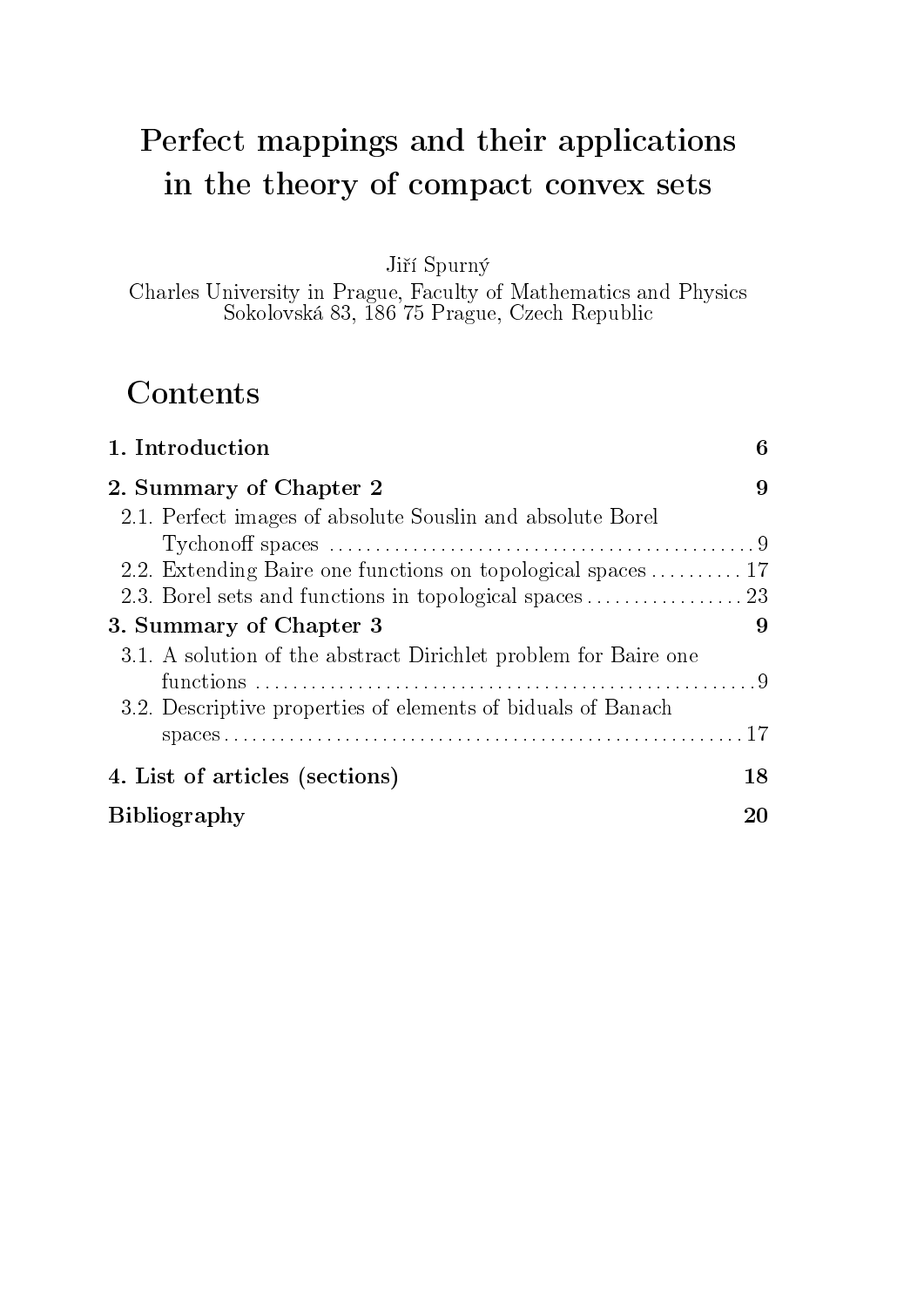#### Summary

We study an interplay between descriptive set theory and theory of compact convex sets. Theory of compact convex sets serves as a general framework for an investigation of Banach spaces as well as more general objects as subsets of Banach spaces, sets of measures etc. Descriptive set theory provides a way how to measure a complexity of given objects. Connections between these two different mathematical disciplines provide a useful insight in both of them.

We recall that theory of Banach spaces is in a way subsumed by theory of compact convex sets via the following procedure. If  $E$  is a Banach space, its dual unit ball  $B_{E^*}$  endowed with the weak\* topology is a compact convex set and E can be viewed as an isometric subspace of the space of all affine continuous functions on  $B_{E^*}$ . Further,  $B_{E^*}$  is a natural example of a compact topological space. Hence it possesses a rich Borel structure, i.e., it carries the  $\sigma$ -algebra of all Borel sets in  $B_{E^*}$ . Borel sets can be more finely distinguished into Borel classes and thus we may ask what is the class of a given object in  $B_{E^*}$ .

The main focus of the research presented in the thesis is the application of (nonmetrizable) descriptive set theory in theory of compact convex sets. First we build a theory of Borel classes in topological spaces and show their stability with respect to perfect mappings. This property turns out to be of utmost importance for the applications in the second chapter of the thesis. Since the notion of affine Baire-1 functions is studied in Section 3.1, the second part of Chapter 2 deals with the question of extending Baire-1 functions from subsets of topological spaces. Last but not least, the third part provides a general theory of Borel classes in topological spaces.

The second part of the thesis applies the results of the first part in theory of compact convex sets and Banach spaces. First we solve the abstract Dirichlet problem for Baire-1 functions on compact convex sets, then we investigate the possibility of transferring descriptive properties of strongly affine functions from the set of extreme points.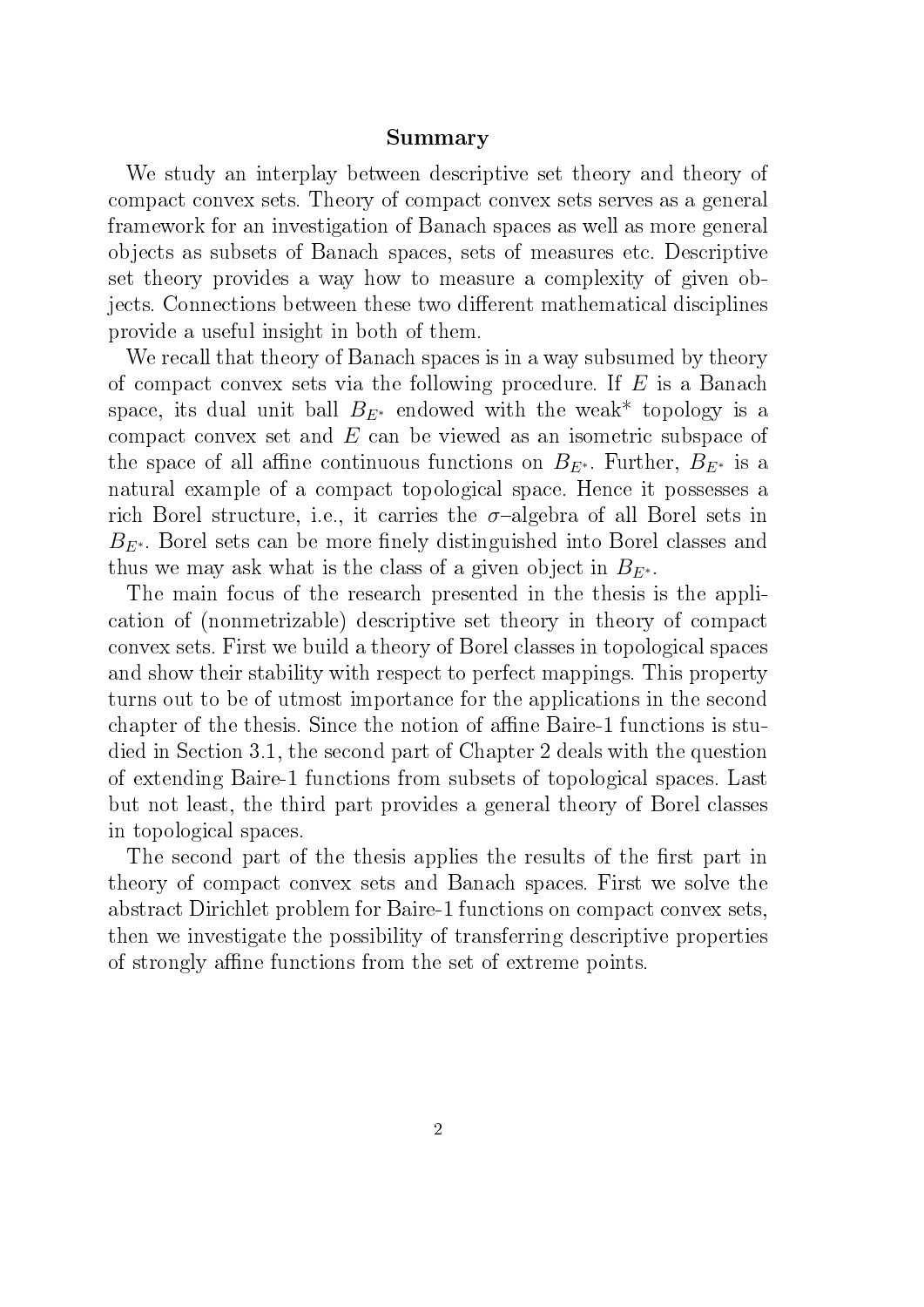#### Resumé

V disertaci studujeme vztahy mezi deskriptivní teorií množin a teorií kompaktních konvexních množin. Teorii kompaktních konvexních množin lze pokládat za obecný rámec, ve kterém je možné kromě Banachových prostorů zkoumat i jejich podmnožiny či prostory měr. Deskriptivní teorie množin poskytuje metodu, jak měřit složitost uvažovaných objektů. Vztahy mezi těmito dvěma matematickými disciplínami poskytují zajímavý vhled do obou z nich.

Připomeňme, že teorie Banachových prostorů je částečně zahrnuta v teorii kompaktních konvexních množin pomocí následující úvahy. Je-li  $E$ Banachův prostor, je jeho duální jednotková koule  $B_{E^*}$  konvexní množina, jež je kompaktní ve weak\* topologii. Dále,  $E$  je isometricky vnořen do prostoru spojitých afinních funkcí na  $B_{E^*}$ . Jelikož je  $B_{E^*}$  kompaktní prostor, lze na něm uvažovat borelovskou strukturu, tj.  $\sigma$ -algebru borelovských množin. Ty lze dále jemněji roztřídit do borelovských tříd, což umožňuje zkoumat borelovskou třídu daného objektu.

Disertační práce je zaměřena na aplikace deskriptivní teorie množin v teorii kompaktních konvexních množin. Po vybudování teorie borelovských tříd v obecných topologických prostorech jsou prezentovány výsledky o jejich stabilitě vzhledem k perfektním zobrazením. Tato vlastnost je klíčová pro pozdější aplikace ve druhé kapitole práce. Jelikož je druhá část práce mimo jiné věnována afinním funkcím první třídy, zabýváme se v Sekci 2.2. rozšiřováním funkcí první třídy z podmnožin topologických prostorů. Závěr první kapitoly je pak věnován obecné teorii borelovských tříd v topologických prostorech.

Druhá £ást práce aplikuje výsledky první v teorii kompaktních konvexních množin a v Banachových prostorech. Nejprve se věnujeme řešení abstraktní Dirichletovy úlohy na kompaktních konvexních množinách. Druhá sekce Kapitoly 2 zkoumá přenášení deskriptivních vlastností silně afinních funkcí z množiny extremálních bodů.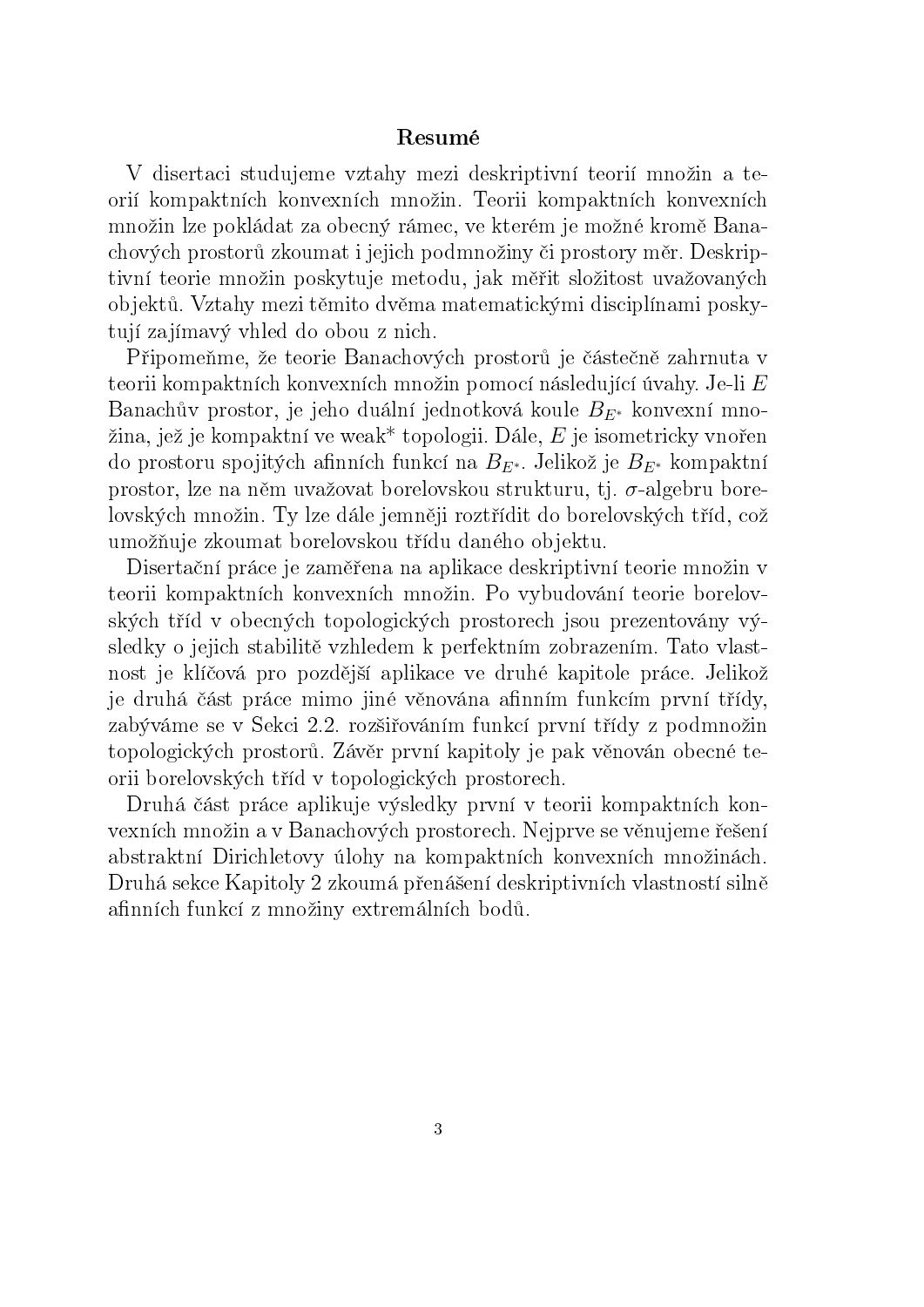#### 1. INTRODUCTION

A Banach space is a real normed linear space which is complete in the metric induced by the norm. In particular,  $\mathbb{R}^n$  or  $\mathbb{C}^n$  is a Banach space when equipped with the Euclidean norm. The sequence spaces  $\ell_p$  (for  $p \in [1,\infty]$ , the space  $c_0$  of sequences converging to 0, Lebesgue function spaces  $L_p([0,1])$  (for  $p \in [1,\infty]$ ) or the space  $C([0,1])$  of continuous functions on  $[0, 1]$  are classical examples of infinite dimensional Banach spaces.

Banach spaces admit several structures including algebraical, geometrical and topological ones. One can view them as linear spaces, metric spaces or topological spaces. It is also possible to study the interplay of these points of view. There are several natural topologies on a Banach space. The first one is the *norm topology*, induced by the metric generated by the norm. Another very important one is the *weak topology*, which is the weakest topology having the same continuous linear functionals as the norm topology. On a dual space there is another topology – namely the topology of pointwise convergence, which is called the weak\* topology.

A compact space is a topological space K such that each cover of K by open sets admits a finite subcover. For example, the unit interval  $[0, 1]$ is compact. More generally, a subset of  $\mathbb{R}^n$  is compact if and only if it is closed and bounded. A topological space  $K$  is Lindelöf if any open cover of  $K$  admits a countable subcover. A metrizable topological space is Lindelöf if and only if it is separable.

Compact spaces are closely related to Banach spaces. The first result of this kind says that the closed unit ball  $B<sub>E</sub>$  of a Banach space E is compact (in the norm topology) if and only if the space  $E$  has finite dimension. A deeper result is the Banach-Alaoglu theorem saying that the unit ball  $B_{E^*}$  of the dual space  $X^*$  is compact in the weak<sup>\*</sup> topology for any Banach space E. For a compact space K, let  $\mathcal{C}(K)$  stand for the Banach space of all continuous functions on  $K$ . Then we can embed any Banach space E to the space  $\mathcal{C}(B_{E^*})$  via the canonical embedding, namely, for  $x \in E$  we define  $\hat{x}(x^*) = x^*(x)$ ,  $x^* \in B_{E^*}$ . The mapping  $x \mapsto \hat{x}$  is then an isometric embodding of  $F$  into the space of all continuous  $\hat{x}$  is then an isometric embedding of E into the space of all continuous affine functions on  $B_{E^*}$ .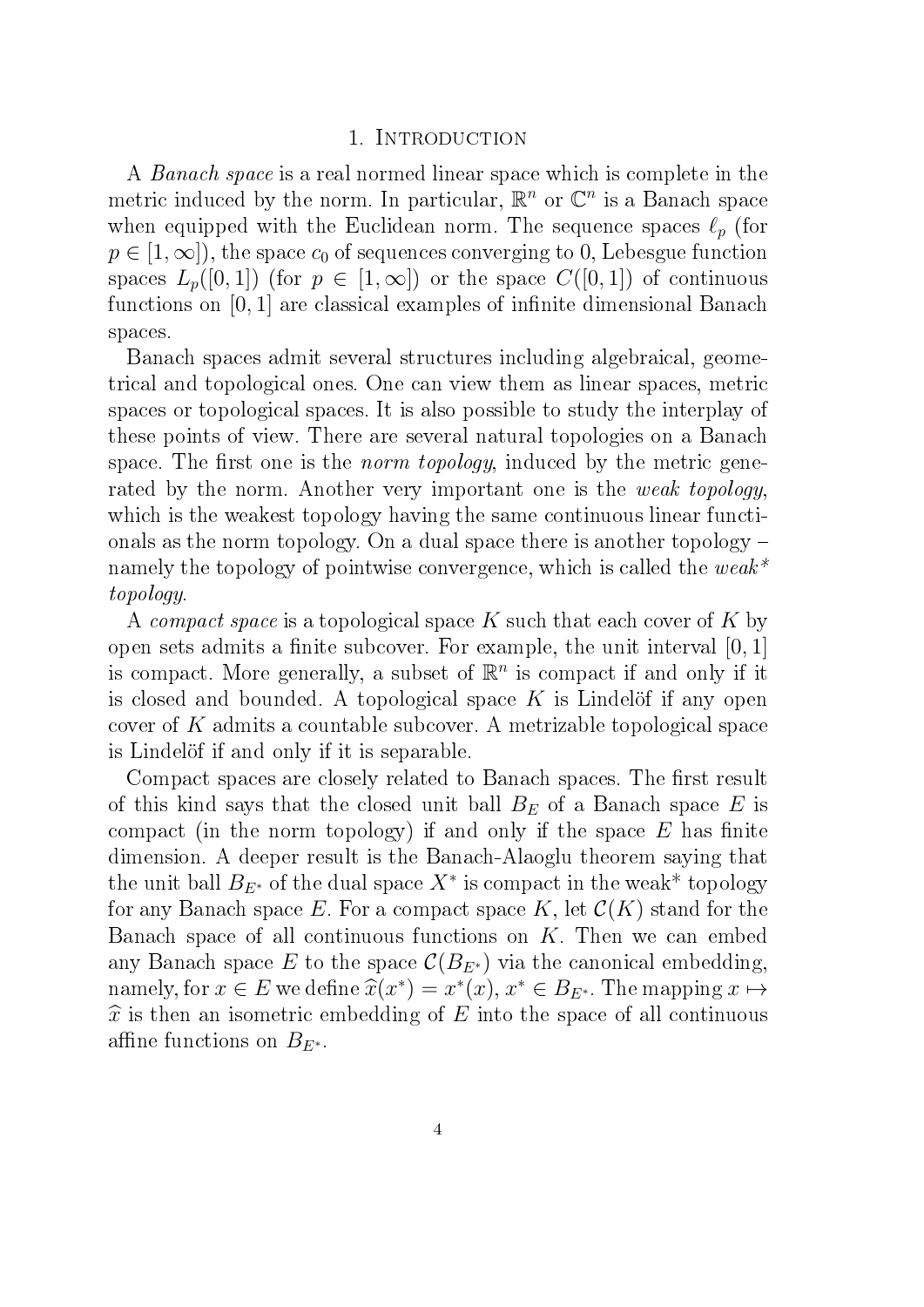This example leads to the study of a more general framework, namely to the theory of compact convex sets. Let X be a compact convex subset of a locally convex space E and  $\mathfrak{A}^c(X)$  denote the space of all continuous affine functions on X. If  $X = B_{E^*}$  for a Banach space E, X is a subset of a locally convex space  $E^*$  endowed with the weak\* topology and E is identified with the space of all continuous affine functions vanishing at 0. Thus the study of spaces of affine continuous functions on compact convex set can be regarded as a general framework for an investigation of Banach spaces.

When dealing with a topological space  $K$ , we want to work with easily definable sets – descriptive ones. A natural descriptive object is the  $\sigma$ algebra of all *Borel* subsets of K, i.e., the  $\sigma$ -algebra generated by the family of open subsets of K. By their finer distinguishing we can talk about sets of Borel class  $\alpha$  for a countable ordinal  $\alpha$ . These classes in a way describes complexity of the involved sets. One of their interesting features is their stability with respect to perfect mappings. (Examples of perfect mappings are continuous mappings between compact topological spaces.)

The main idea of the thesis is an interplay between theory of compact convex sets and descriptive properties of the involved affine functions, in particular we focus on applications of perfect mappings in theory of compact convex sets.

#### 2. Summary of Chapter 2

We always consider our topological spaces to be Tychonoff, i.e., completely regular. Also, for the sake of simplicity we consider vector spaces to be real.

2.1. Summary of Section 2.1: Perfect images of absolute Souslin and absolute Borel Tychonoff spaces. Let us recall classical results on Borel classes and functions in separable metrizable space due to Kuratowski, Hausdorff, etc.

We start with several definitions. If X is a set and  $\mathcal F$  is a family of subsets in X, then F is a *sublattice*, if  $\emptyset, X \in \mathcal{F}$  and F is closed with respect to finite unions and intersections. The family  $\mathcal F$  is an *algebra* if  $\mathcal F$  is a sublattice that is closed with respect to complements. If  $\mathcal F$  is a family of sets in a set X, we write  $\mathcal{F}_{\sigma}$  (respectively  $\mathcal{F}_{\delta}$ ) for all countable unions (respectively intersections) of sets from  $\mathcal F$ . We write  $\chi_A$  for the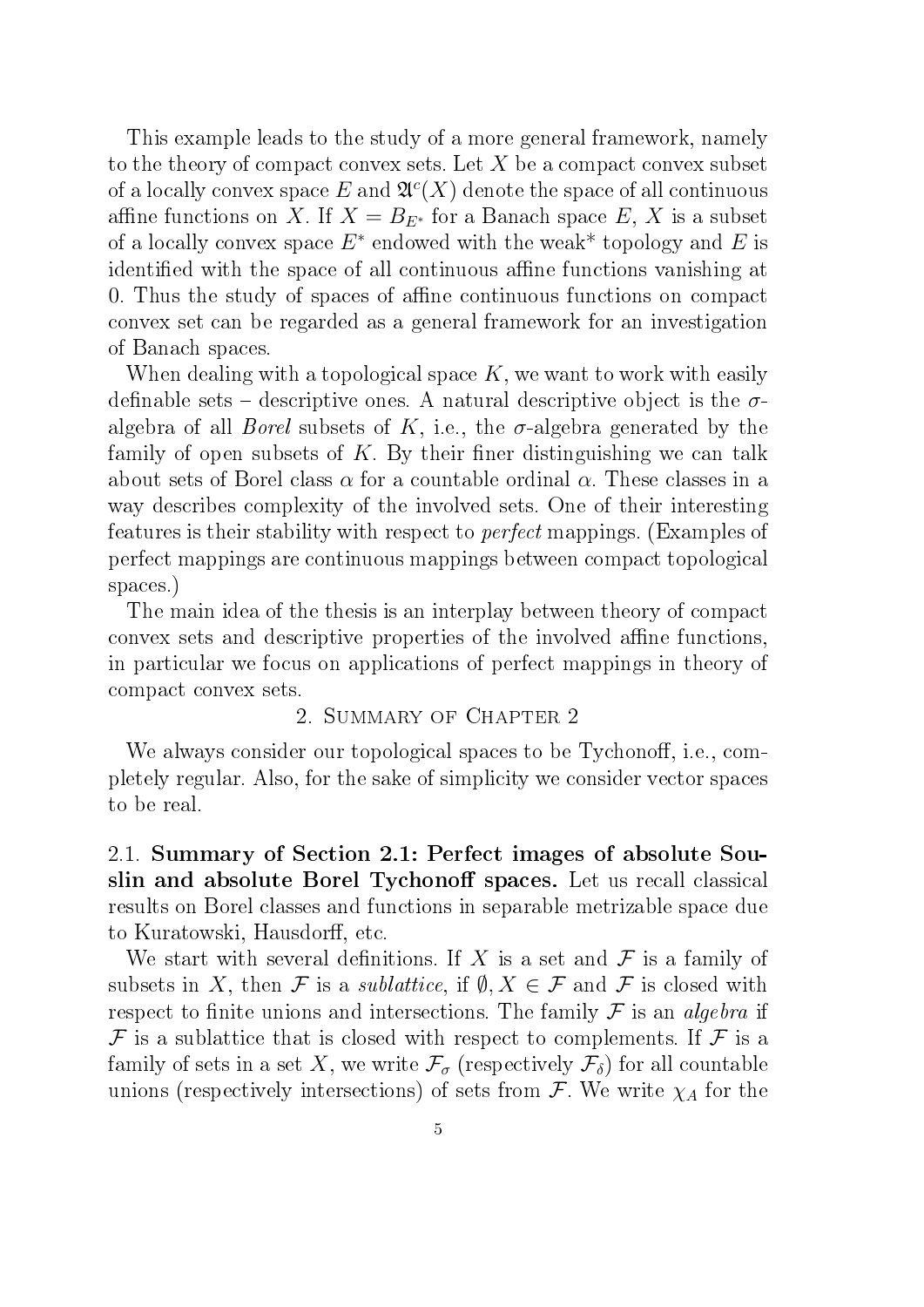characteristic function of a set A and  $f|_A$  for the restriction of a function f on A. If  $f: X \to Y$  is a mapping from X to a topological space Y, we say that f is  $\mathcal{F}\text{-}measurable$ , if  $f^{-1}(U) \in \mathcal{F}$  for each open  $U \subset Y$ .

If  $\mathcal F$  is a family of sets in a set X, we define abstract Borel classes generated by F as follows: Let  $\Sigma_1(\mathcal{F}) = \mathcal{F}$ ,  $\Pi_1(\mathcal{F}) = \{X \setminus F : F \in \mathcal{F}\},\$ and for  $\alpha \in (1, \omega_1)$ , let

$$
\Sigma_{\alpha}(\mathcal{F}) = \left(\bigcup_{\beta < \alpha} \Pi_{\beta}(\mathcal{F})\right)_{\sigma}
$$

and

$$
\Pi_{\alpha}(\mathcal{F}) = \left(\bigcup_{\beta < \alpha} \Sigma_{\beta}(\mathcal{F})\right)_{\delta}.
$$

The family  $\Sigma_{\alpha}(\mathcal{F})$  is termed the sets of additive class  $\alpha$ , the family  $\Pi_{\alpha}(\mathcal{F})$  is called the sets of multiplicative class  $\alpha$ . The sets in  $\Delta_{\alpha}(\mathcal{F})=$  $\Sigma_{\alpha}(\mathcal{F}) \cap \Pi_{\alpha}(\mathcal{F})$  are the sets of ambiguous class  $\alpha$ .

Further we define the inductive classes of mappings. If  $\Phi$  is a family of mappings from a set X to a topological space Y, inductively we define Baire classes generated by  $\Phi$  as follows: Let  $\Phi_0 = \Phi$  and for each countable ordinal  $\alpha \in (0, \omega_1)$ , let  $\Phi_{\alpha}$  be the family of all pointwise limits of sequences from  $\bigcup_{\beta<\alpha}\Phi_{\beta}$ .

It will be sometimes convenient to denote the starting family of the inductive definition as  $\Phi_1$ . More precisely, we start from a family denoted as  $\Phi_1$  and then  $\Phi_\alpha$  consists of all pointwise limits of sequences from  $\bigcup_{1 \leq \beta < \alpha} \Phi_{\beta}, \ \alpha \in (1, \omega_1).$  The purpose of this convention is that we want to start the generation of mappings between topological spaces from "Baire-one" mappings.

Let  $\mathcal F$  be an algebra of sets in a set  $X, Y$  be a separable metrizable space and let  $\Phi_1$  stand for the family of all  $\Sigma_2(\mathcal{F})$ -measurable mappings from  $X$  to  $Y$ . Then we get the following analogue of the Lebesgue-Hausdorff-Banach characterization as follows:

A mapping  $f: X \to Y$  is  $\Sigma_{\alpha+1}(\mathcal{F})$ -measurable if and only if  $f \in \Phi_{\alpha}$ .

If  $\mathcal F$  is a metrizable space and  $\mathcal F$  is the algebra of sets which are both  $F_{\sigma}$  and  $G_{\delta}$ , then the resulting classes are the classical classes of Borel sets (see [19, Section 11.B]). Also, the Lebesgue-Hausdorff-Banach characterization is then a classical result.

If X is a Tychonoff topological space, we write  $\mathcal{G}(X)$  for the sublattice of all open subsets of X. A subset A of X is called a zero set if  $A =$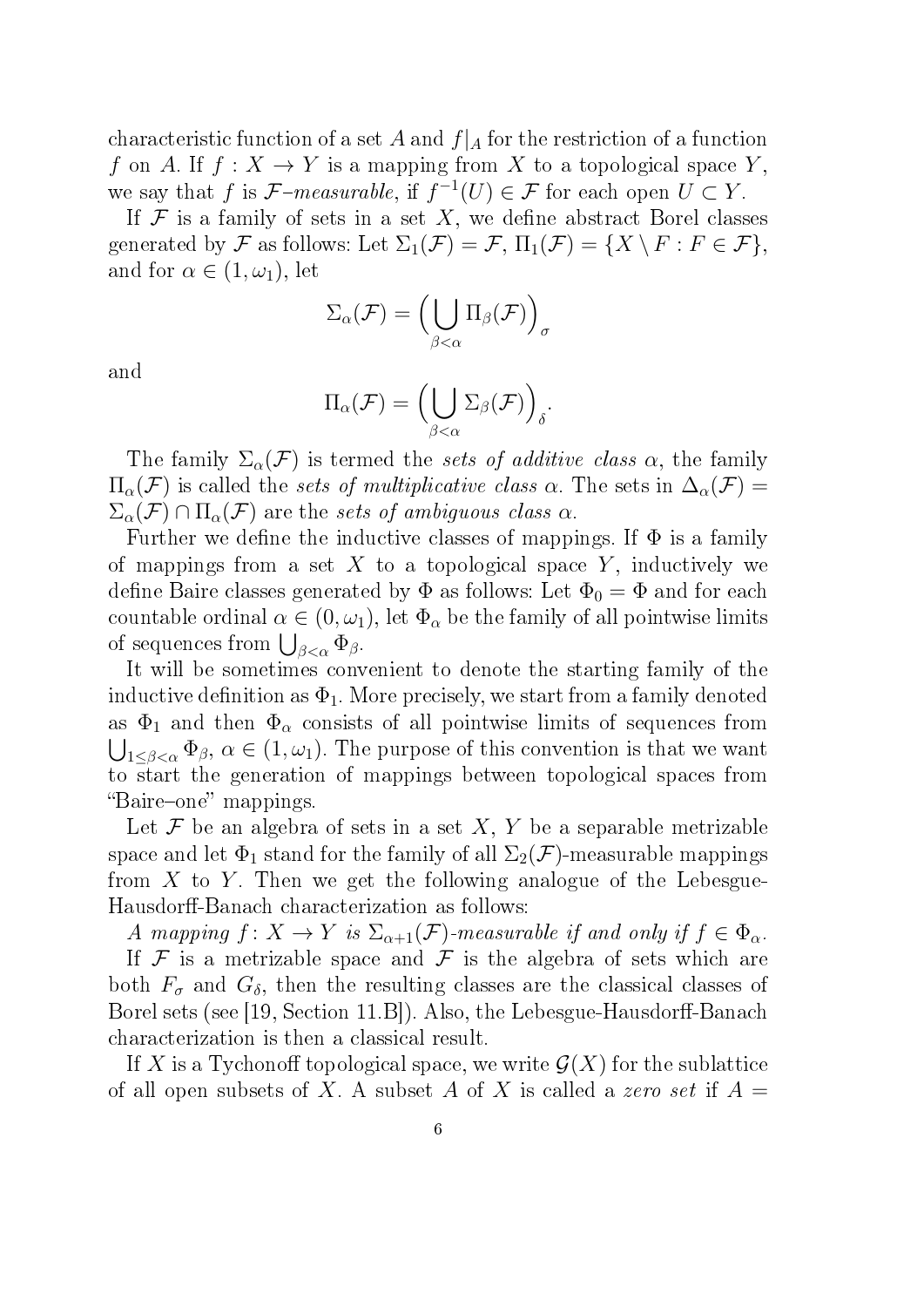$f^{-1}(\{0\})$  for a continuous real-valued function f on X. It is clear that such a function f can be chosen with values in  $[0, 1]$ . A cozero set is the complement of a zero set. It is easy to check that zero sets are preserved by finite unions and countable intersections. Hence cozero sets are preserved by finite intersections and countable unions. (Zero and cozero sets are termed functionally closed and functionally open sets in  $[6, p. 42]$ .

We recall that *Borel sets* are members of the  $\sigma$ -algebra generated by the family of all open subset of  $X$  and *Baire sets* are members of the  $\sigma$ -algebra generated by the family of all cozero sets in X. We recall that a subset A of a topological space X is  $F_{\sigma}$ , if A can be written as a countable union of closed sets. The complement of an  $F_{\sigma}$  set is called a  $G_{\delta}$  set.

The space X is called *scattered* if its each subset has an isolated point, that is, for each  $A \subset X$  there exists  $x \in A$  and an open set U such that  $A \cap U = \{x\}$ . The space X is  $\sigma$ -scattered, if X can be written as a countable union of scattered subspaces.

We consider the following families of subsets of X.

(a) The algebra  $Bas(X)$  generated by zero sets. Then

$$
Bas(X) = \{ \bigcup_{i=1}^{n} (F_i \setminus H_i) : F_i, H_i \text{ are zero sets in } X, n \in \mathbb{N} \}.
$$

(b) The algebra  $\text{Pos}(X)$  generated by closed subsets of X. As above,

$$
Bos(X) = \{ \bigcup_{i=1}^{n} (F_i \setminus H_i) : F_i, H_i \text{ are closed in } X, n \in \mathbb{N} \}.
$$

(c) The algebra  $H_s(X)$  of all  $H$ -sets (or resolvable sets). H-sets are defined in  $[21, §12, II]$ , where their basic properties are described (see also  $[20, p. 218]$ ). Let us recall some equivalent definitions. A subset A of a topological space X is an H-set if for any nonempty  $B \subset X$  there is a nonempty relatively open  $U \subset B$  such that either  $U \subset A$  or  $U \cap A = \emptyset$ . It is clear that H-sets form an algebra containing all open sets. Further, A is an  $H$ -set in X if and only if A is the union of a scattered family of sets of the form  $F \cap G$  with F closed and G open. (We recall that a family U of subsets of a topological space is scattered if it is disjoint and for each nonempty  $V \subset U$  there is some  $V \in V$  relatively open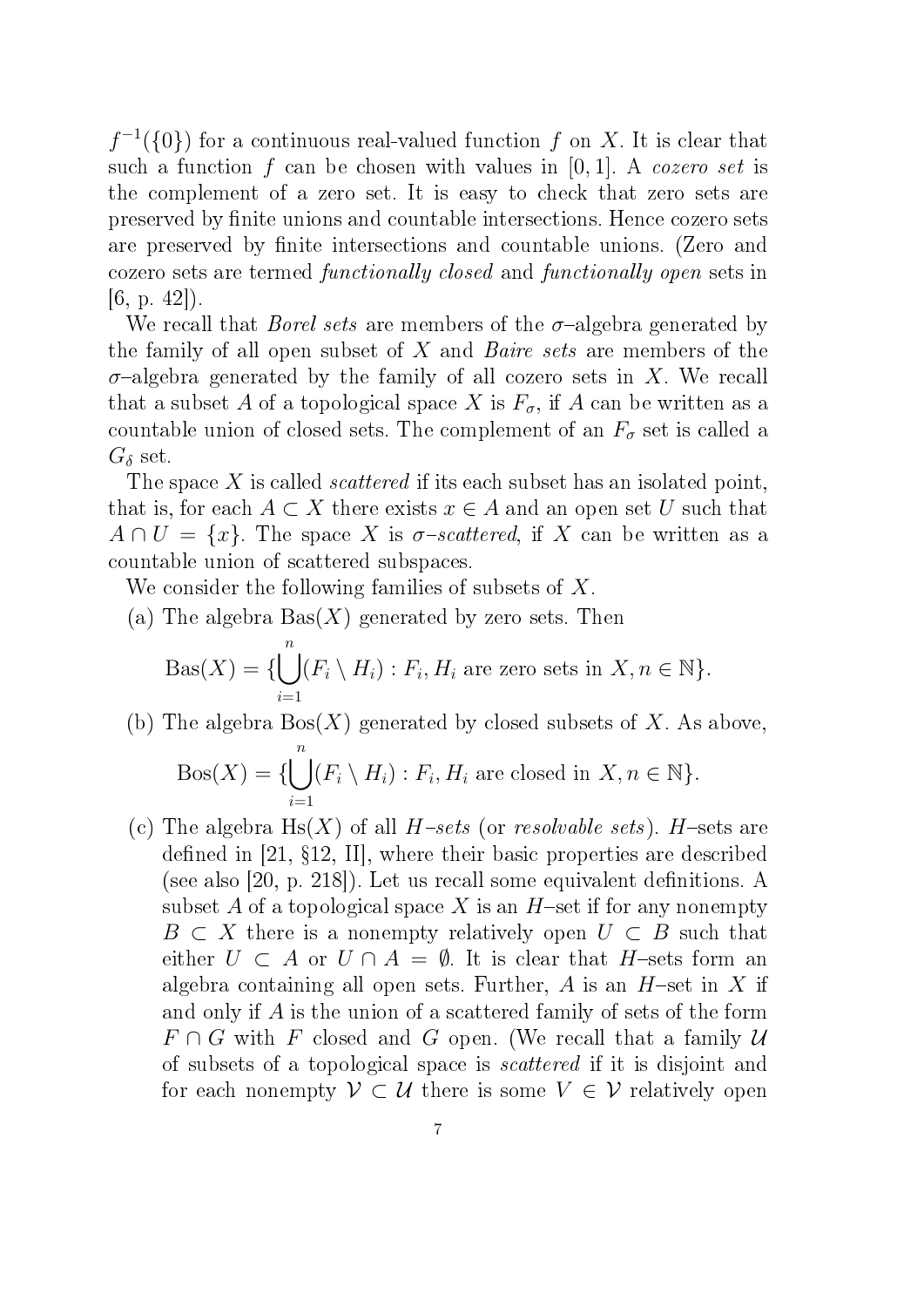in  $\bigcup \mathcal{V}$ . Thus it follows that a topological space X is scattered if  $\{\{x\} : x \in X\}$  is a scattered family.)

For each algebra of sets listed in  $(a)-(c)$  we consider the classes of sets defined in Section 1.1.2. For  $\alpha \in (1, \omega_1)$ , the sets in  $\Sigma_{\alpha}(\text{Bos}(X))$  or  $\Sigma_{\alpha}(\text{Bas}(X))$  will be called the sets of additive Borel or Baire class  $\alpha$ , respectively. Similarly we label the sets in  $\Pi_{\alpha}(\text{Bos}(X))$  or  $\Pi_{\alpha}(\text{Bas}(X))$  as the sets of multiplicative Borel or Baire class  $\alpha$ , respectively.

(d) If we start the Borel hierarchy from the sublattice  $\mathcal{G}(X)$  of all open subsets of  $X$ , for metrizable spaces we get the standard Borel hierarchy as defined in [19, Section 11.B]. We write  $\Sigma_a^0$  $^0_\alpha(\mathcal G(X))$ and  $\Pi_{\alpha}^{0}(\mathcal{G}(X))$  for the families obtained by this procedure. We show below its relation to the families defined in  $(a)-(c)$ . We just mention that a set A belongs to  $\Sigma^0_2$  $^{0}_{2}(\mathcal{G}(X))$  if and only if  $A$  is of type  $F_{\sigma}$ .

In general,  $H_s(X)$  may contain a non-Borel set, in fact  $H_s(X)$  may be a strictly larger family than the system of all Borel sets in  $X$ . An easy example is provided by a suitable scattered compact space  $X$ . Namely, in this case any subset of X is an H-set, since  $\{\{x\} : x \in X\}$  is a scattered family consisting of closed sets. If  $X = [0, \omega_1]$  with the order topology and  $A \subset [0, \omega_1)$  is a stationary subset, so that  $[0, \omega_1) \setminus A$  is also stationary (see [15, Lemma 7.6]), then A is a resolvable non-Borel set (see [29, Lemma 1], [10, p. 296] or [12, Example 4.4]).

We can consider even more general descriptive classes of sets. Let  $\mathbb{N}^{\mathbb{N}}$ denote the space of all sequences of natural numbers. For  $\sigma \in \mathbb{N}^{\mathbb{N}}$  and  $n \in \mathbb{N}$ , we write  $\sigma|_n$  for the finite sequence  $(\sigma(1), \ldots, \sigma(n))$ . If X is a set and F is a family of its subsets, we say that  $A \subset X$  is a result of the *Souslin operation* applied to the sets  $\mathcal{F}$ , if

$$
A = \bigcup_{\sigma \in \mathbb{N}^\mathbb{N}} \bigcap_{n=1}^\infty F_{\sigma|_n},
$$

where  $F_s \in \mathcal{F}$  for each finite sequence s of natural numbers. We write  $\mathcal{S}(\mathcal{F})$  for the family of sets  $A \subset X$  obtainable by this procedure.

For families  $Bas(X)$ ,  $Bos(X)$  and  $Hs(X)$  we consider sets obtainable by the Souslin operation applied to these families.

The main result now can be stated as follows.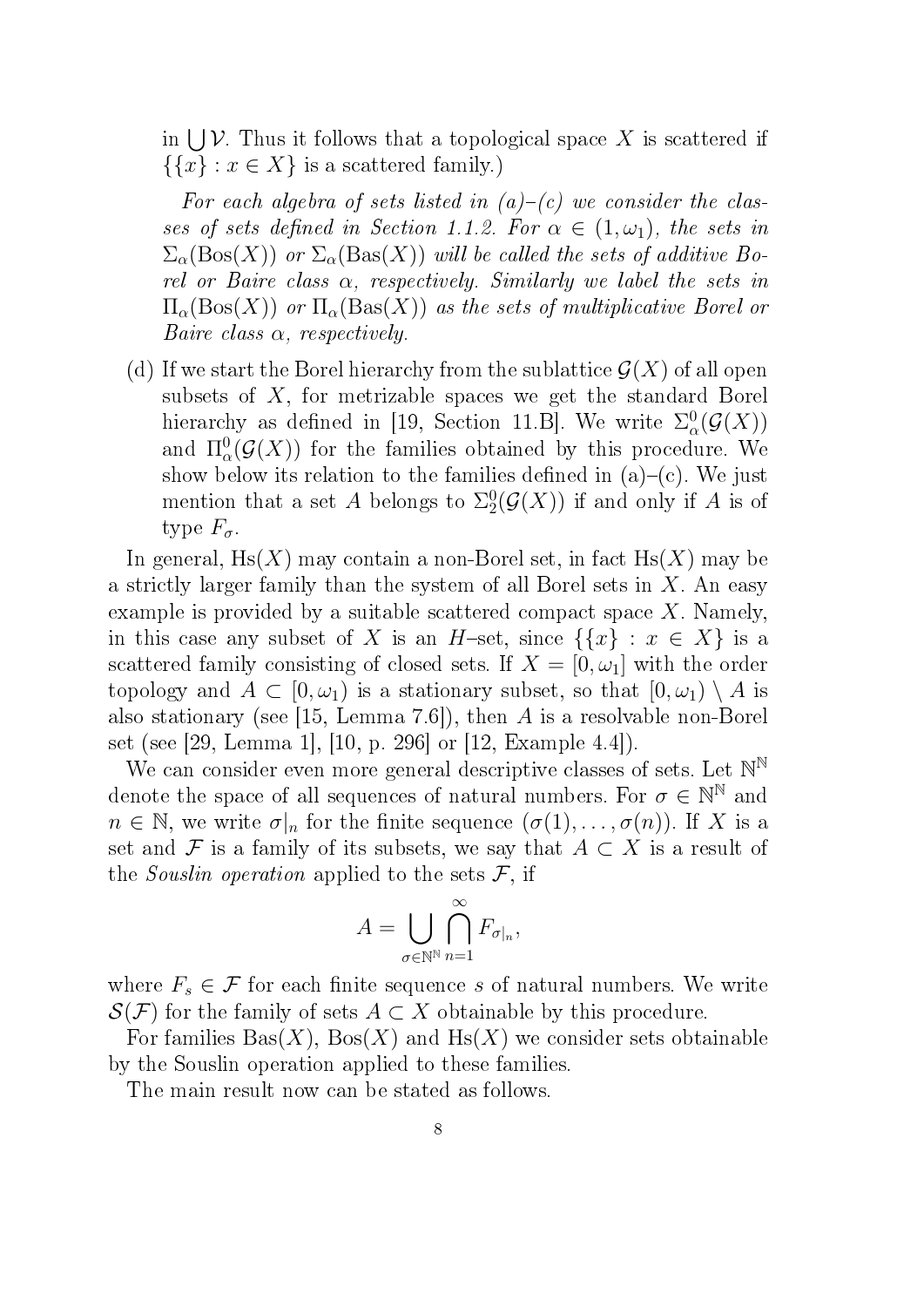**Theorem 1.** Let  $\varphi: X \to Y$  be a continuous surjection of a compact space X onto a compact space Y. Let  $\mathcal F$  be any of the descriptive class mentioned above and let  $B \subset Y$ . Then  $B \in \mathcal{F}$  if and only if  $\varphi^{-1}(B) \in$  $\mathcal{F}.$ 

The basic ingredient of the proof is the following selection result.

We recall that a set-valued mapping  $F: X \to Y$  is a usco mapping if F has compact values and for any closed set  $H \subset Y$  the set

$$
F^{-1}(H) = \{ x \in X : F(x) \cap H \neq \emptyset \}
$$

is closed in X.

**Lemma 1.** Let X and Y be Hausdorff topological spaces and F be a usco mapping of Y to X with nonempty values. Suppose further that  $H_n, n \in \mathbb{N}$ , are resolvable sets.

Then there is a set-valued mapping  $S$  of  $Y$  to  $X$  such that (a)  $S(y) \subset F(y)$  is a nonempty compact subset of X for every  $y \in Y$ , (b)  $S^{-1}(H_n) \cap S^{-1}(X \setminus H_n) = \emptyset$  for every  $n \in \mathbb{N}$ , and (c)  $S^{-1}(H_n)$  is resolvable in Y for every  $n \in \mathbb{N}$ .

For the algebra Bos we can formulate a more general result.

**Lemma 2.** Let Y be a set and  $(Y)$  be an algebra of subsets of Y. Let  $H_n \in \text{Bos}(X)$  for a topological space X,  $n \in \mathcal{N}$ . Suppose further that  $F: Y \to X$  is a set-valued mapping with  $F(y)$  a nonempty compact set for every  $y \in Y$  and such that  $F^{-1}(H) \in (Y)$  for every closed set H in X.

Then there is an  $S: Y \to X$  such that

- (a)  $S(y) \subset F(y)$  is a nonempty compact subset of X for every  $y \in Y$ ,
- (b)  $S^{-1}(H_n) \cap S^{-1}(X \setminus H_n) = \emptyset$ , and
- (c)  $S^{-1}(H_n) \in (Y)$ .

This theorem has couple of corollaries. Let us recall that a Tychonoff space X is termed to be of absolute class  $\mathcal{F}$ , if X is of class  $\mathcal{F}$  in any Tychonoff space it is embedded in.

**Theorem 2.** For a space  $X$ , the following assertions are equivalent.

- (i) The space X is of absolute class  $\mathcal{F}.$
- (ii) The space X is of class  $\mathcal F$  in any compact space it is embedded in.
- (iii) The space X is of class  $\mathcal F$  in its Cech-Stone compactification.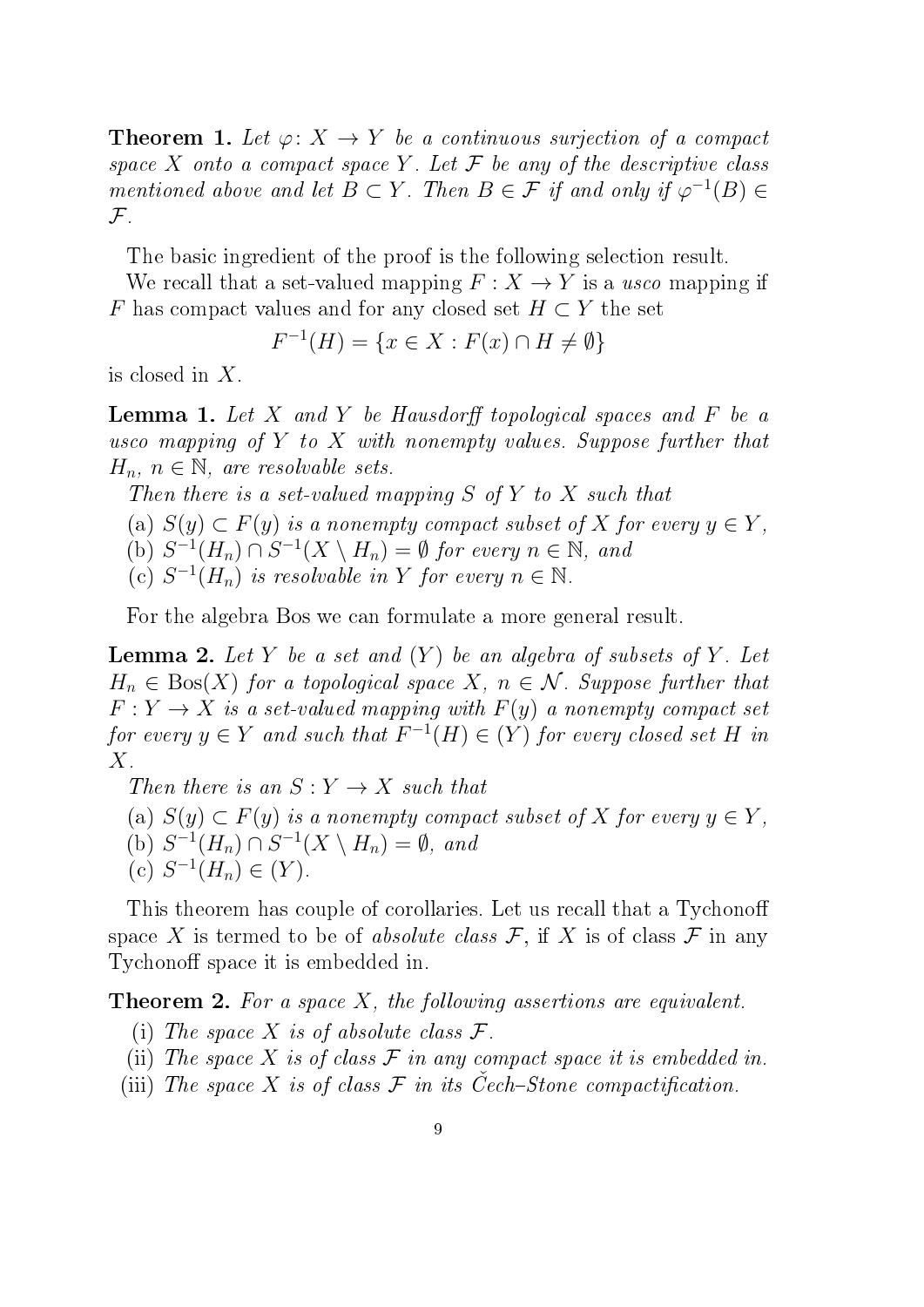Another consequence of Theorem 1 is the following result on preservation of absolute classes under perfect mappings. We recall that a mapping  $\varphi: X \to Y$  is *perfect* if it is continuous, closed and has compact fibers, i.e.,  $\varphi^{-1}(y)$  is compact for each  $y \in Y$ .

**Theorem 3.** Let  $\varphi: X \to Y$  be a perfect mapping of a space X of absolute class  $\mathcal F$  onto a Tychonoff space Y. Then Y is of absolute class  $\mathcal{F}.$ 

We recall that X is scattered-K-analytic if  $X \in \mathcal{S}(\text{Hs}(\beta X))$  (here  $\beta X$ stand for the Cech-Stone compactification of  $X$ ). A particular case of the previous theorem is a proof of the following conjecture of Hansell (see  $|10, \text{ Theorem } 6.29|$ ).

**Theorem 4.** A perfect image of a scattered-K-analytic space is a scattered-K-analytic space.

2.2. Summary of Section 2.1: Extending Baire one functions on topological spaces. The extension of mappings in a way started by the Tietze theorem stating that any continuous function on a closed subset of a normal space can be extended to a continuous function on the whole space. For Baire-1 mappings there is a classical result that any Baire-1 function on a  $G_{\delta}$  subset of a metric space can be extended to a Baire-1 function defined on the whole space. The aim of this paper is an investigation of possibility of extending Baire-1 functions from subsets of topological spaces.

The first result is the following.

**Theorem 5.** Let X be a space,  $Y \subset X$  and

(a) Y is a cozero subset of X, or

(b) Y is its Lindelöf  $G_{\delta}$ -subset.

Then for any Baire-1 function f on Y there is a Baire-1 function g on X such that  $f = q$  on Y,

inf  $f(Y) = \inf q(X)$  and  $\sup f(Y) = \sup q(X)$ .

To prove the main result we need the following key lemma on separating disjoint Lindelöf sets.

Lemma 3. Let A and B be a couple of disjoint Lindelöf subsets of a space X.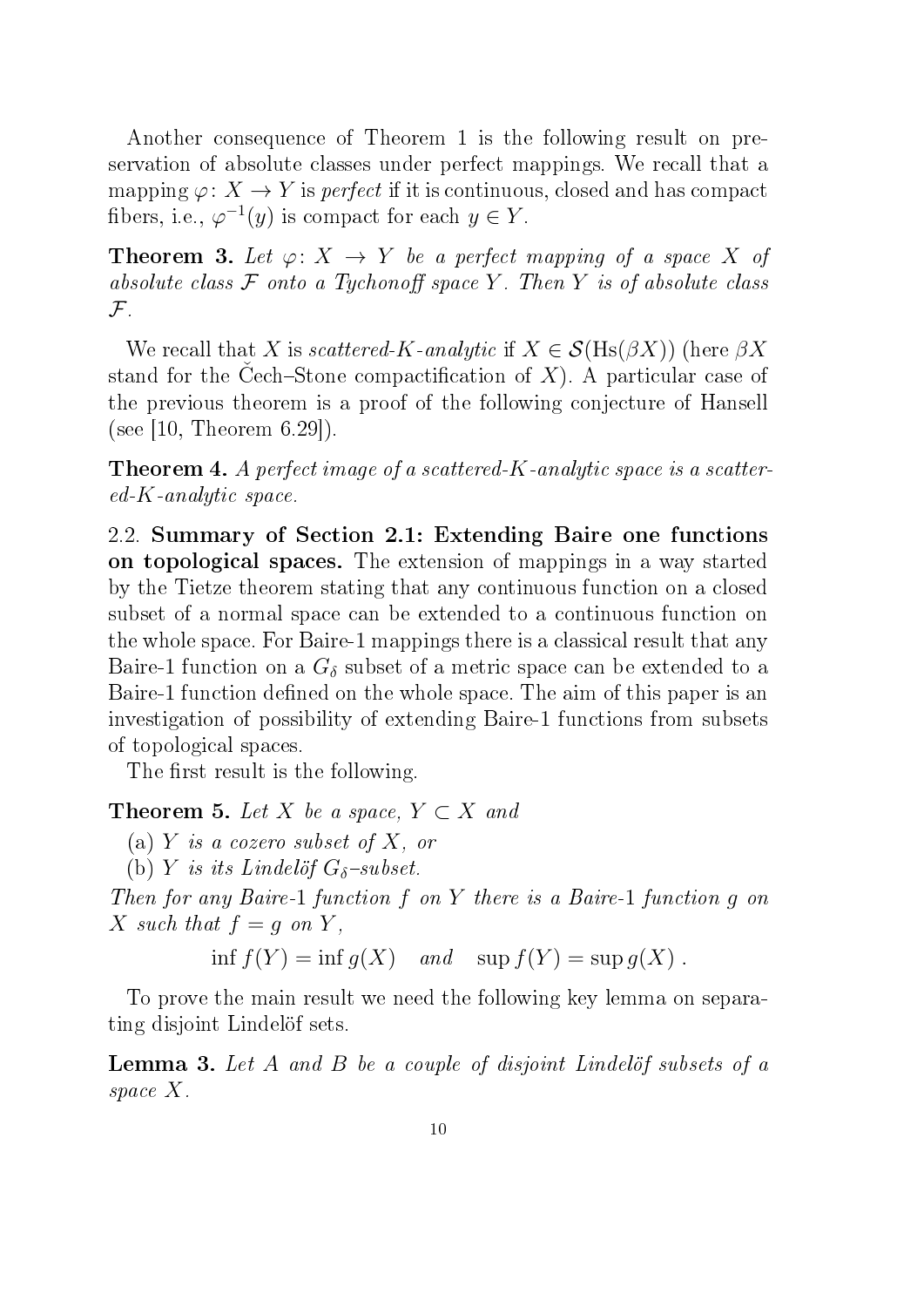If there is no  $\text{Coz}_{\delta}$  set G satisfying  $A \subset G \subset X \setminus B$ , then there exists a nonempty closed set  $H \subset X$  such that  $\overline{H \cap A} = \overline{H \cap B} = H$ .

With the help of this key lemma one can proves the main result on extending Baire-1 functions. (We recall that a space  $X$  is *hereditarily Baire* if any closed subset of  $X$  is a Baire space.)

Theorem 6. Let Y be a Lindelöf hereditarily Baire subset of a space X and f be a Baire-1 function on Y. Then there exists a Baire-1 function  $g \text{ on } X \text{ such that } f = g \text{ on } Y,$ 

inf  $f(Y) = \inf g(X)$  and  $\sup f(Y) = \sup g(X)$ .

Let  $(F \vee G)$ <sub>δ</sub> stand for countable intersections of sets of the form  $F \cup G$ , where F is closed and G open. Since any  $(F \vee G)_{\delta}$ -subset of a hereditarily Baire space is also hereditarily Baire, we get the following corollary.

**Theorem 7.** Let Y be a Lindelöf  $(F \vee G)_{\delta}$ -subset of a hereditarily Baire space  $X$ . Then any Baire-1 function  $f$  on  $Y$  can be extended to a Baire-1 function q on X so that  $f = q$  on Y,

inf  $f(Y) = \inf g(X)$  and  $\sup f(Y) = \sup g(X)$ .

Once we can extend Baire-1 functions, the natural question is whether there is a possibility of extending Baire-1 mappings with values in metrizable spaces. However, we cannot in general hope to find mappings which are pointwise limits of continuous functions, but at least we are able to extend mappings of the first Borel class, i.e., mappings that are  $\Sigma_2(Bos(X))$ -measurable.

**Theorem 8.** Let Y be a Lindelöf subset of a space X. Assume that

- (a) Y is hereditarily Baire, or
- (b) every  $\cos_{\delta}$ -set in X is Lindelöf and Y is an H-set, or
- (c) Y is  $G_{\delta}$ -set in X.

Then for any mapping  $f: Y \to P$  of the first Borel class to a Polish space P there exists a mapping  $g: X \to P$  of the first Borel class such that  $f = q$  on Y and  $q(X) \subset \overline{f(Y)}$ .

The last main result is important for Section 3.1 and it reads as follows.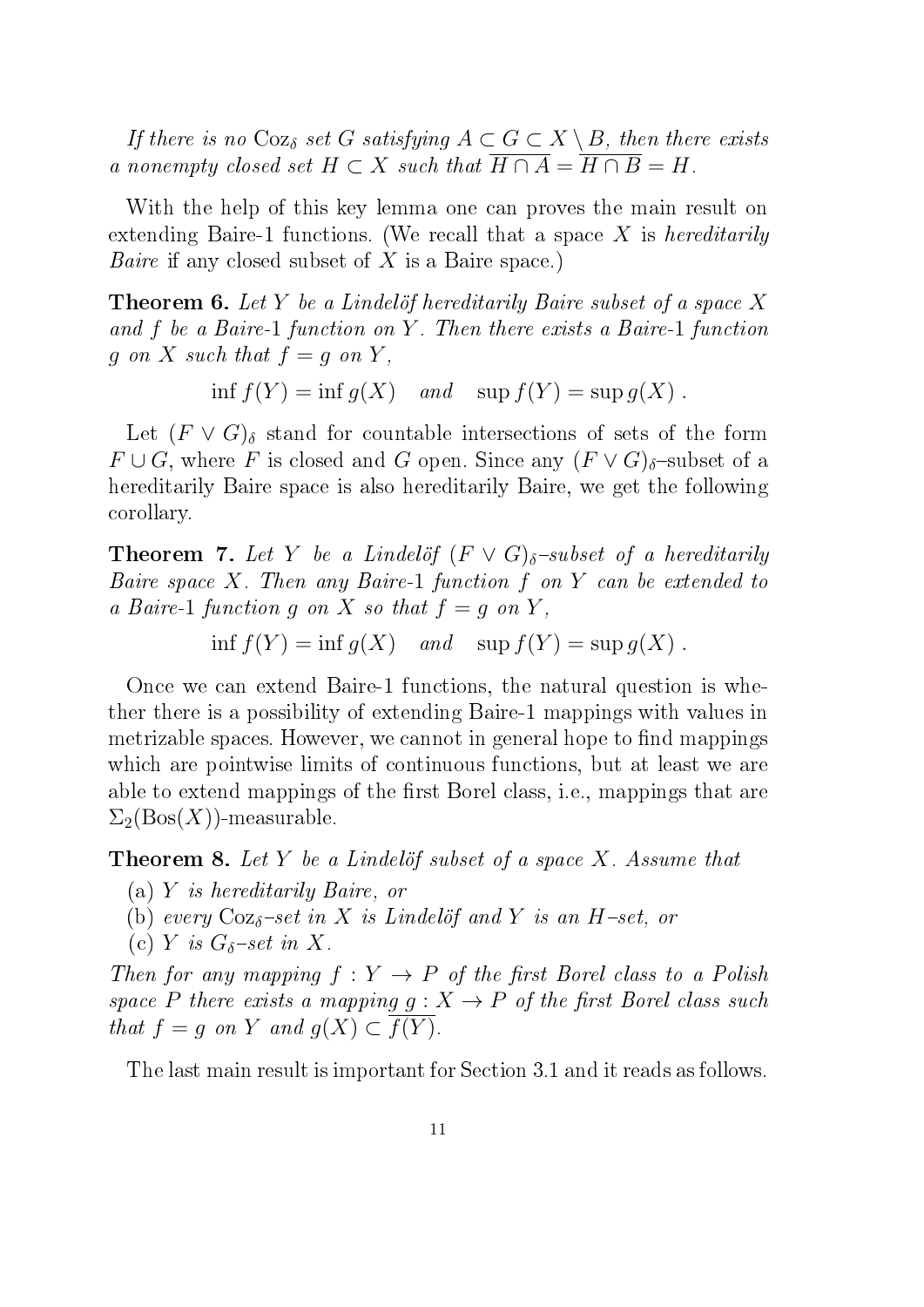**Theorem 9.** Let X be a compact set in a locally convex space such that  $ext X$  is Lindelöf. Let f be a Baire-1 function on  $ext X$ . Then there exists a Baire-1 function g on X such that  $f = g$  on X,

inf  $f(\text{ext } X) = \inf q(X)$  and  $\sup f(\text{ext } X) = \sup q(X)$ .

2.3. Summary of Section 2.1: Borel sets and functions in topological spaces. The aim of this paper is to present an exposition of Borel classes in topological space and investigate their basic properties. First result was already mentioned in Section 2.1. It connects the measurability of mappings with the possibility of their pointwise approximation, i.e., the classical Lebesgue–Hausdorff–Banach theorem (see [19, Theorem 24.3]).

**Theorem 10.** Let  $\mathcal F$  be an algebra of sets in a set  $X$  and let  $Y$  be a separable metrizable space. Let  $\Phi_1$  stand for the family of all  $\Sigma_2(\mathcal{F})$ measurable mappings from X to Y and, for  $\alpha \in (1, \omega_1)$ , let  $\Phi_{\alpha}$  be defined from  $\Phi_1$  as in Section 2.1.

Then, for each  $\alpha \in (0, \omega_1)$  and  $f: X \to Y$ , the following assertions are equivalent:

(i)  $f \in \Phi_{\alpha}$ , (ii) f is  $\Sigma_{\alpha+1}(\mathcal{F})$ -measurable.

The basic properties of Borel sets in topological spaces are summarized in the following result.

Theorem 11. Let X be a space. Then the following assertions hold:

- (a)  $\Sigma_{\alpha}(\text{Bas}(X)) \subset \Sigma_{\alpha}(\text{Bos}(X)) \subset \Sigma_{\alpha}(\text{Hs}(X)), \alpha \in (0, \omega_1),$
- (b)  $\bigcup_{\alpha<\omega_1}\Sigma_{\alpha}(\text{Bas}(X))$  is the  $\sigma$ -algebra of all Baire sets in X and the  $family \bigcup_{\alpha<\omega_1}\Sigma_\alpha({\rm Bos}(X))$  is the  $\sigma$ -algebra of all Borel sets in  $X,$
- (c) if A is a subset of a normal space, then  $A \in \Delta_2(Bas(X))$  if and only if A is both  $F_{\sigma}$  and  $G_{\delta}$ ,

\n- (d) if X is metrizable, then
\n- (d) 
$$
\Sigma_{\alpha}(\text{Bas}(X)) = \Sigma_{\alpha}(\text{Bos}(X)), \alpha \in (0, \omega_1),
$$
\n- (d)  $\Sigma_{\alpha}(\text{Hs}(X)) = \Sigma_{\alpha}(\text{Bos}(X)) = \Sigma_{\alpha}^{0}(\mathcal{G}(X)), \alpha \in (1, \omega_1),$
\n- (d) if X is completely metrizable, then  $\text{Hs}(X) = \Delta_2(\text{Bos}(X)).$
\n

The results of Section 2.1 are then used in a partial answer to a question by Mauldin (see [26]). First we recall the notion of order.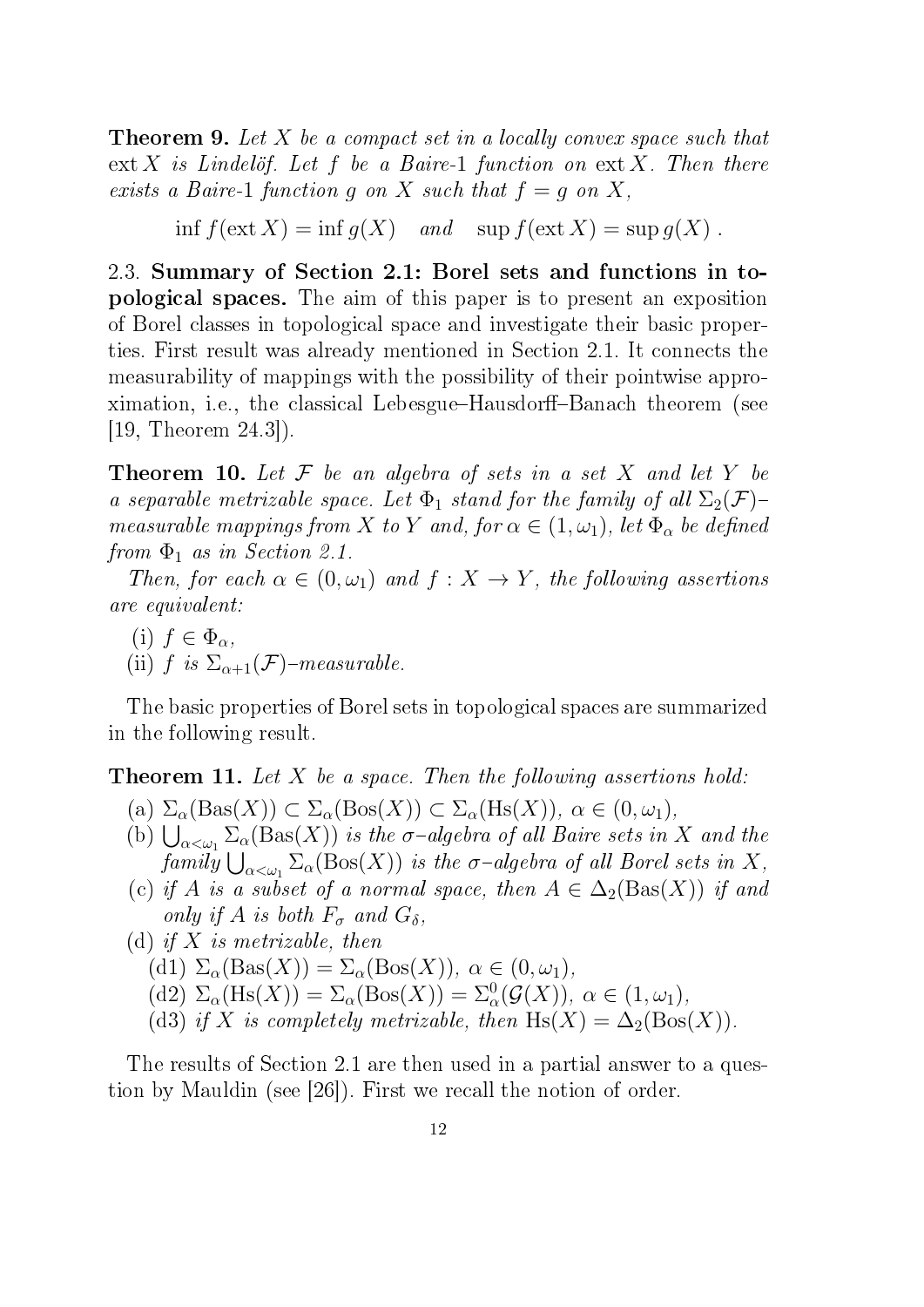If F is a family of sets in a set X, the *order of* F (denoted as  $\text{ord}(\mathcal{F})$ ) is the least  $\alpha \in (0, \omega_1)$  such that  $\Sigma_{\alpha}(F) = \Sigma_{\alpha+1}(F)$  if such  $\alpha$  exists, otherwise the order is  $\omega_1$  (see [26, p. 433]).

If X is a topological space, we call  $\text{ord}(Bas(X))$ ,  $\text{ord}(Bos(X))$  and  $\mathrm{ord}(Hs(X))$  the *Baire, Borel and resolvable order of X*, respectively.

If X is a compact space, it is well known that  $\text{ord}(Bas(X))$  is either  $\omega_1$ or smaller or equal than 2, depending on the fact whether  $X$  is scattered or not (see [5], [28, Theorem 3.4], [30, Theorem 6.1.2] or Theorem 12 below). The question of the possible values of the Borel order of a compact space X is asked in [26, Question, p. 440] and [27, Problem, p. 295]. The following theorem solves one part of this problem.

Theorem 12. For a space X the following assertions hold. (a) If X is a K-analytic  $\sigma$ -scattered space, then

 $\text{ord}(Bas(X)) \leq 2$  and  $\text{ord}(Hs(X)) \leq 2$ .

(b) If  $X$  contains a compact perfect set, then  $\text{ord}(Bas(X)) = \text{ord}(Bos(X)) = \text{ord}(Hs(X)) = \omega_1.$ 

However, the general question is still open.

**Question.** Let  $X$  be a compact scattered space. Is it true that  $\text{ord}(\text{Bos}(X)) \leq 2?$ 

The last part of the paper connects Borel measurable mappings with pointwise limits of sequences of continuous functions. First we define classes created by means of pointwise limits of Borel measurable mappings.

We consider the following classes of mappings between topological spaces  $X$  and  $Y$ .

(a) Let  $\text{Baf}_1(X, Y)$  be the family of all  $\Sigma_2(Bas(X))$ -measurable mappings from X to Y and for  $\alpha \in (1, \omega_1)$ , let

$$
\text{Baf}_{\alpha}(X, Y) = (\text{Baf}_{1}(X, Y))_{\alpha}.
$$

We call the elements of  $\bigcup_{\alpha<\omega_1} \text{Baf}_{\alpha}(X, Y)$  the *Baire measurable* mappings.

(b) Let  $Bof_1(X, Y)$  be the family of all  $\Sigma_2(Bos(X))$ -measurable mappings from X to Y and for  $\alpha \in (1, \omega_1)$ , as above we set

$$
\mathrm{Bof}_{\alpha}(X,Y)=(\mathrm{Bof}_1(X,Y))_{\alpha}.
$$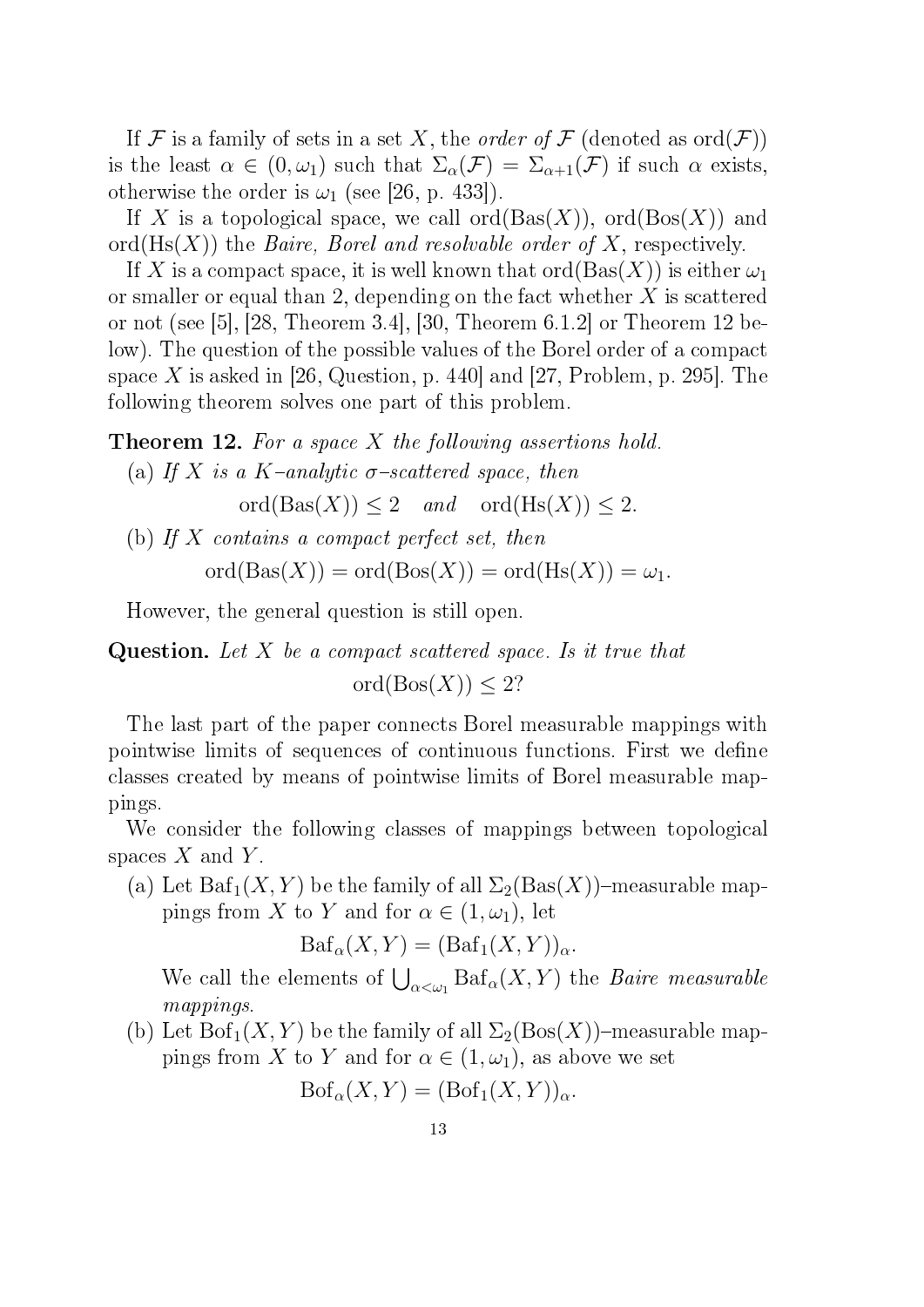We call the elements of  $\bigcup_{\alpha<\omega_1} \mathrm{Bof}_\alpha(X, Y)$  the *Borel measurable* mappings.

(c) Let  $\text{Hf}_1(X, Y)$  be the family of all  $\Sigma_2(\text{Hs}(X))$ -measurable mappings from X to Y and for  $\alpha \in (1, \omega_1)$ , as above we set

$$
\text{Hf}_{\alpha}(X,Y) = (\text{Hf}_1(X,Y))_{\alpha}.
$$

We call the elements of  $\bigcup_{\alpha<\omega_1}\mathrm{Hf}_\alpha(X,Y)$  the *resolvably measurable* mappings.

The following theorem justifies the term "measurability" in the definition above.

**Theorem 13.** Let f be a mapping from a Tychonoff space  $X$  to a separable metrizable space Y and  $\alpha \in (0, \omega_1)$ . Then the following assertions hold:

- (a)  $f \in \text{Baf}_{\alpha}(X, Y)$  if and only if f is  $\Sigma_{\alpha+1}(\text{Bas}(X))$ -measurable.
- (b)  $f \in \text{Bof}_{\alpha}(X, Y)$  if and only if f is  $\Sigma_{\alpha+1}(\text{Bos}(X))$ -measurable.
- (c)  $f \in \text{Hf}_{\alpha}(X, Y)$  if and only if f is  $\Sigma_{\alpha+1}(\text{Hs}(X))$ -measurable.

Let now recall the classical Baire classes of mappings between topological spaces.

Let  $\alpha \in (0, \omega_1)$ . A mapping  $f : X \to Y$  between topological spaces X and Y is said to be of *Baire class*  $\alpha$  if  $f \in (\mathcal{C}(X, Y))_{\alpha}$ , where  $\mathcal{C}(X, Y)$ denotes the set of all continuous mappings from  $X$  to  $Y$ . We write  $\mathcal{C}_{\alpha}(X, Y)$  for the family of all mappings of Baire class  $\alpha$ .

The following theorem is a variant of the classical characterization of mappings of Baire class  $\alpha$  via their measurability (see e.g. [19, Theorem 24.3] or [8, Theorem 3]).

**Theorem 14.** Let  $X$  be a compact space,  $Y$  be an arcwise connected locally arcwise connected metric space Y and  $f: X \to Y$  be a function such that  $f^{-1}(U)$  is a Baire subset of X for every open  $U \subset Y$ . Let  $\alpha \in (0, \omega_1)$ . Then the following assertions are equivalent:

(i)  $f \in \text{Baf}_{\alpha}(X, Y),$ (ii)  $f \in \text{Bof}_{\alpha}(X, Y)$ (iii)  $f \in \mathrm{Hf}_{\alpha}(X, Y),$ (iv)  $f \in \mathcal{C}_{\alpha}(X, Y)$ .

The most difficult part of the proof of Theorem 14 is to show that  $C_1(X, Y)$  equals the space of  $\Sigma_2(Bas(X))$ -measurable mappings. There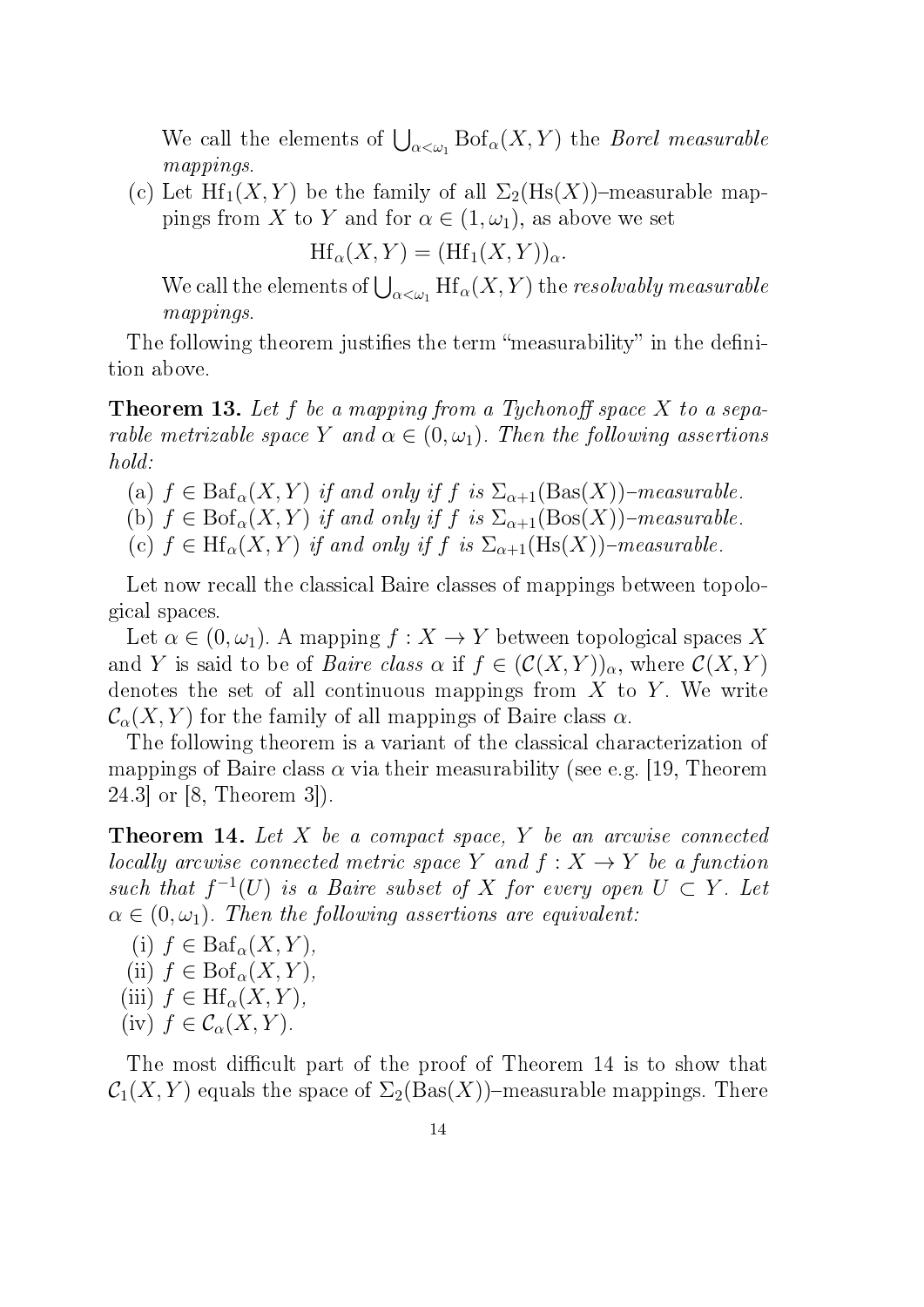is a long series of papers devoted to the question under what conditions a function  $f: X \to Y$  is of Baire class 1 if and only if  $f^{-1}(U)$  is  $F_{\sigma}$  for each  $U \subset Y$  open. This question has an affirmative answer in any of the following situations:

- X is an interval in R and  $Y = \mathbb{R}$  (see [2]),
- X is metric,  $Y = \mathbb{R}$  (see [23]),
- X is metric,  $Y = [0, 1]^n$ ,  $n \in \mathbb{N}$ , or  $Y = [0, 1]^{\mathbb{N}}$  (see [21, §27, IX]),
- X is metric, Y is a separable convex subset of a Banach space (see [31, Lemma 3]),
- X is a complete metric space and Y is a Banach space (see [33, Theorem 4]),
- X is a normal topological space,  $Y = \mathbb{R}$  (see [9] or [25, Exercise  $(3.A.1)$ ,

If  $f: X \to Y$  is  $\sigma$ -discrete (see [9, §3], [14, Section 2.2] or [34, p. 144] for the definition and basic properties), then  $f$  is of Baire class 1 if and only if  $f^{-1}(U)$  is  $F_{\sigma}$  for each  $U \subset Y$  open in any of the following situation:

- X is a perfectly normal paracompact space, Y is a Banach space  $(see [13, Corollary 7]),$
- X is collectionwise normal and Y is a closed convex subset of a Banach space (see [9]),
- $\bullet$  X is metric, Y is a complete connected and locally connected metric space (see [8, Theorem 2]),
- $\bullet$  X is normal, Y is arcwise connected and locally arcwise connected and f is strongly  $\sigma$ -discrete (see [34, Theorem 3.7]).

### 3. Summary of Chapter 3

3.1. Summary of Section 3.1.: A solution of the abstract Dirichlet problem for Baire one functions. The first section of this chapter deals with the abstract Dirichlet problem for Baire-1 functions on compact convex sets. If X is a compact convex set in a locally convex space, the classical Krein-Milman theorem asserts that  $X = \overline{conv} \text{ ext } X$ , i.e., X equals the closed convex hull of the set  $ext X$  of all extreme points of X. This theorem can be reformulated in the following way. For any point  $x \in X$  there exists a measure  $\mu \in \mathcal{M}^1(X)$  such that  $x = \int_X id \, d\mu$ (here  $\mathcal{M}^1(X)$  stands for the Radon probability measures on X and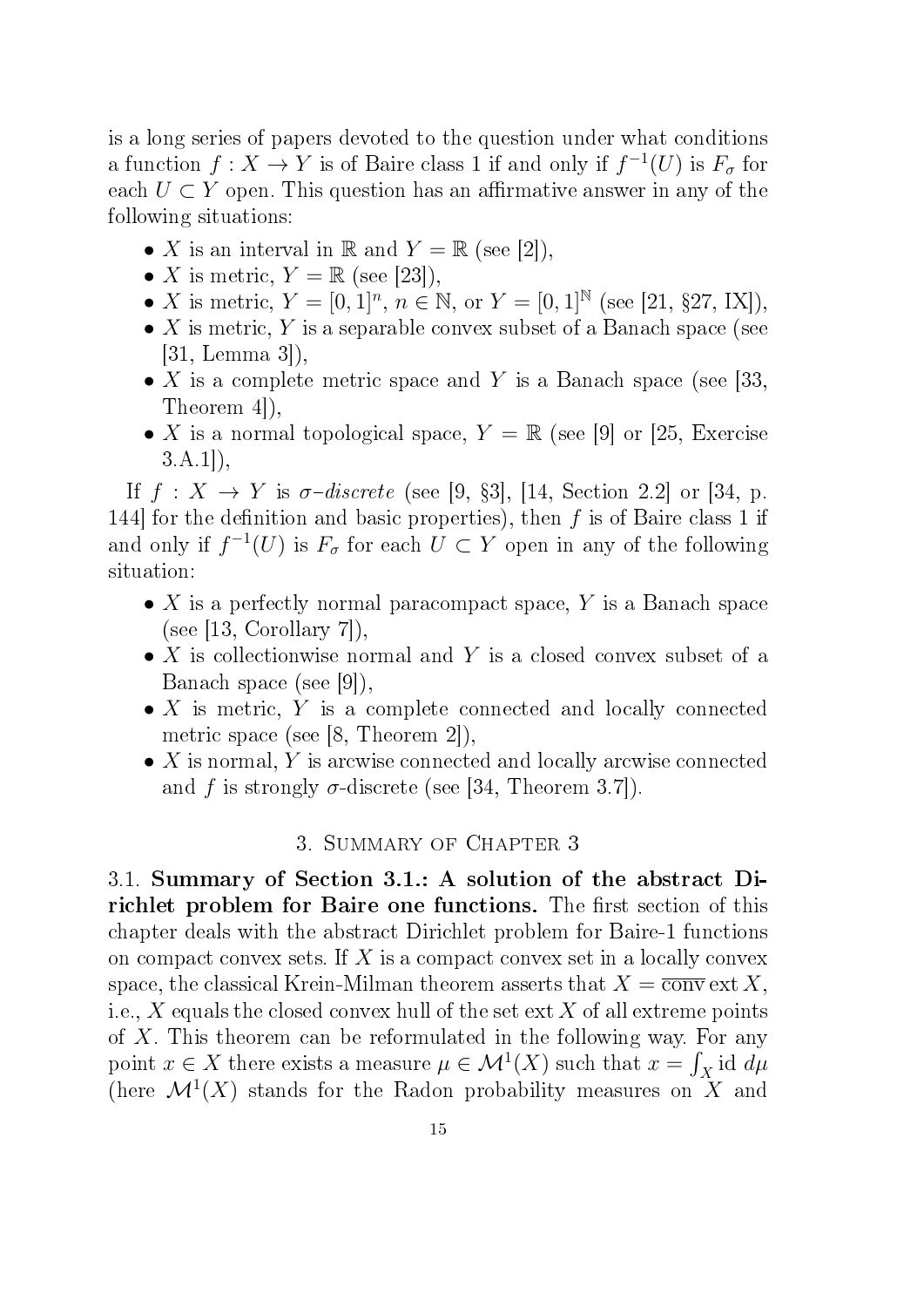$\int_X$ id  $d\mu$  is the Pettis integral from the identity mapping.) The equality  $x = \int_X$  id  $d\mu$  can be reformulated as follows: for any  $h \in \mathfrak{A}^c(X)$  it holds  $h(x) = \int_X h d\mu$ . We call such a measure  $\mu$  a *representing* measure for x.

The question of finding a representing measure that is more or less carried by the set  $ext X$  leads to the definition of the Choquet order. We say that  $\mu, \nu \in M^1(X)$  satisfy  $\mu \preceq \nu$  if  $\mu(k) \preceq \nu(k)$  for any convex continuous function on X. Then for any  $x \in X$  there exists a  $\preceq$ -maximal measure  $\mu$  representing x that is carried by any Baire set containing  $ext X$  (this is the content of the Choquet–Bishop–de-Leeuw theorem, see [24, Section 3.8]). If the maximal representing measures are uniquely determined, X is said to be a *simplex*. In a finite dimensional space, this notion leads to the classical definition of a simplex. If X is a simplex, let  $\delta_x$  denotes the maximal measure representing  $x \in X$ .

The abstract Dirichlet problem is a question whether it is possible to extend a given function on ext X to an affine function on X.

Bauer showed in [3] that X is a simplex with ext X closed if and only if any bounded continuous function on  $ext{ext X}$  can be extended to a function  $h \in \mathfrak{A}^c(X)$ . The content of Section 3.1. is a proof of a conjecture due to Jellett (see [16]) which was further elaborated by Kalenda (see [18]). The main result is the following.

**Theorem 15.** Let  $X$  be a compact convex set. Then the following assertion are equivalent:

- (i) X is a simplex and ext X is a Lindelöf  $H$ -set.
- (ii) X is a simplex and for any closed  $G_{\delta}$  set  $F \subset X$  the function  $x \mapsto \delta_x(F)$ ,  $x \in X$ , is Baire-one,
- (iii) X is a simplex and the function  $x \mapsto \delta_x(f)$ ,  $x \in X$ , is Baire-1 for every bounded Baire-1 function f on X,
- (iv) for every bounded Baire-1 function f on X there exists an affine Baire-1 function h on X such that  $f = h$  on  $ext X$ ,
- (v) for every bounded Baire-1 function  $f$  on  $ext X$  there exists an affine Baire-1 function h on X such that  $f = h$  on  $ext X$ .

Among the main ingredients of the proof belong Theorem 9 and results of Section 2.1.

## 3.2. Summary of Section 3.2: Descriptive properties of elements of biduals of Banach spaces. The second application of the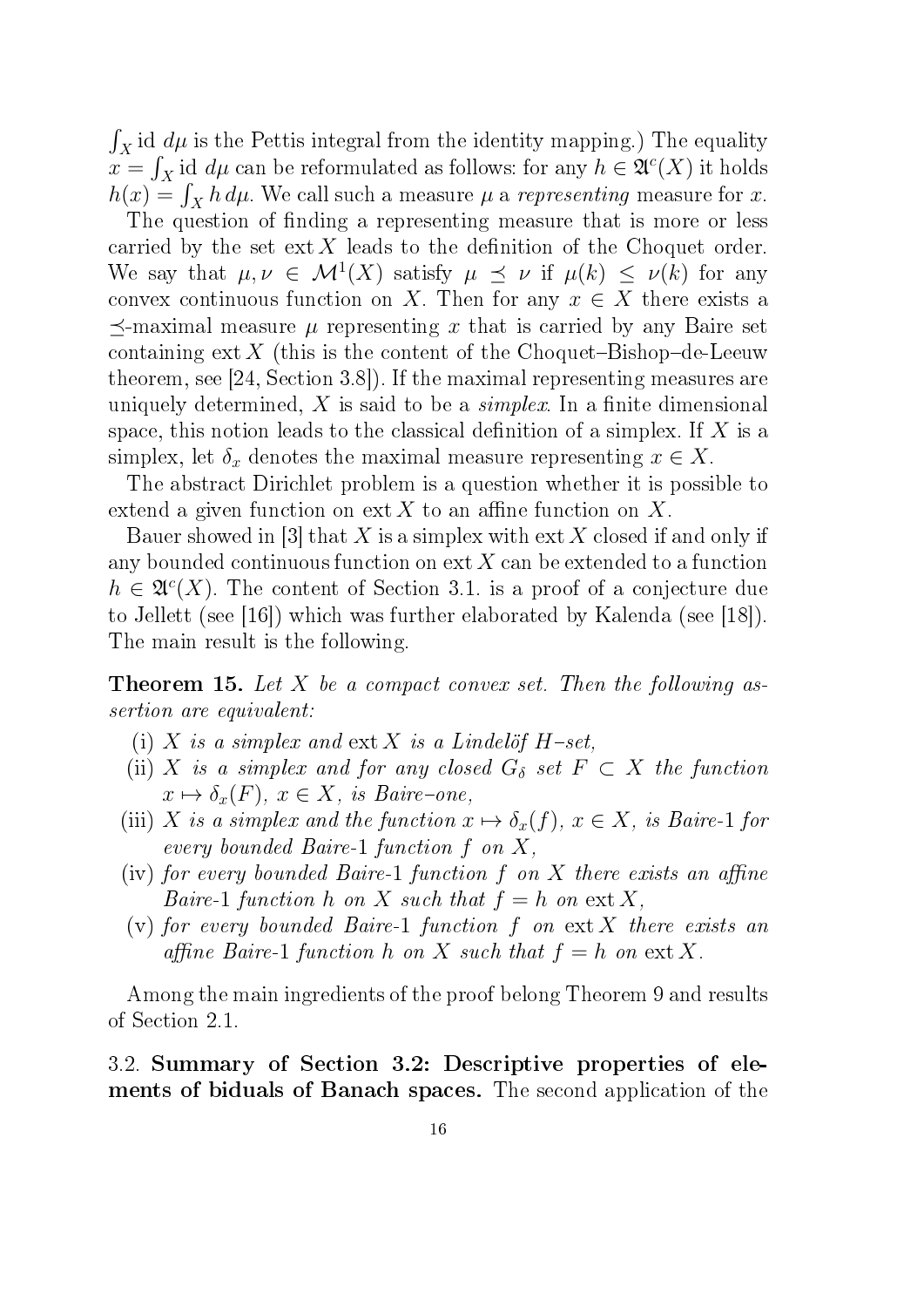results of Section 2.1 deals with the descriptive properties of affine functions on compact convex sets. We formulate our results in the language of Banach spaces and their duals. We recall that a function on a compact convex set X is *strongly affine* if  $f(x) = \mu(f)$  for every  $x \in X$  and every measure  $\mu \in \mathcal{M}^1(X)$  representing x.

Now we can state our generalization of Saint Raymond's result contained in [32, Corollaire 8].

**Theorem 16.** Let E be a Banach space and  $f \in E^{**}$  be strongly affine. Then,

- for  $\alpha \in [1, \omega_1)$ ,  $f|_{\overline{\text{ext }B_{E^*}}} \in \text{Hf}_{\alpha}(\text{ext }B_{E^*})$  if and only if  $f \in$  $\text{Hf}_{\alpha}(B_{E^*}),$
- for  $\alpha \in [1, \omega_1)$ ,  $f|_{\overline{\text{ext }B_{E^*}}} \in \text{Bof}_{\alpha}(\overline{\text{ext }B_{E^*}})$  if and only if  $f \in$  $Bof_{\alpha}(B_{E^*}),$
- for  $\alpha \in [0, \omega_1)$ ,  $f|_{\overline{\text{ext }B_{E^*}}} \in \mathcal{C}_{\alpha}(\text{ext }B_{E^*})$  if and only if  $f \in \mathcal{C}_{\alpha}(B_{E^*})$ .

Further we focus on the case when the set of extreme points is Lindelöf.

**Theorem 17.** Let E be a Banach space such that  $ext{B}_{E^*}$  is a Lindelöf set. Let  $f \in E^{**}$  be a strongly affine element satisfying  $f|_{\text{ext }B_{E^*}} \in$  $\mathcal{C}_{\alpha}(\text{ext }B_{E^*})$  for some  $\alpha \in [0,\omega_1)$ . Then

$$
f \in \begin{cases} \mathcal{C}_{\alpha+1}(B_{E^*}), & \alpha \in [0, \omega_0), \\ \mathcal{C}_{\alpha}(B_{E^*}), & \alpha \in [\omega_0, \omega_1). \end{cases}
$$

By assuming a stronger assumption on  $ext{ }B_{E^*}$  we may ensure the preservation of all classes, including the finite ones.

**Theorem 18.** Let E be a Banach space such that  $ext{B}_{E*}$  is a resolvable Lindelöf set. Let  $f \in E^{**}$  be a strongly affine element satisfying  $f|_{\text{ext }B_{E^*}} \in \mathcal{C}_{\alpha}(\text{ext }B_{E^*})$  for some  $\alpha \in [1, \omega_1)$ . Then  $f \in \mathcal{C}_{\alpha}(B_{E^*})$ .

For a particular class of Banach spaces, namely the  $L_1$ -preduals, one can obtain some information on the affine class of a function from its descriptive class (we recall that a Banach space  $E$  is an  $L_1$ -predual if  $E^*$  is isometric to some space  $L_1(\mu)$ ; see [17, p. 59], [22, Chapter 7] or [11, Section II.5]). Affine classes  $\mathfrak{A}_{\alpha}(X), \alpha < \omega_1$ , of functions on a compact convex set X are created inductively from  $\mathfrak{A}_0(X) = \mathfrak{A}^c(X)$ (see  $[4]$  or  $[24,$  Definition 5.37]). We also remark that a pointwise convergent sequence of affine functions on  $X$  is uniformly bounded which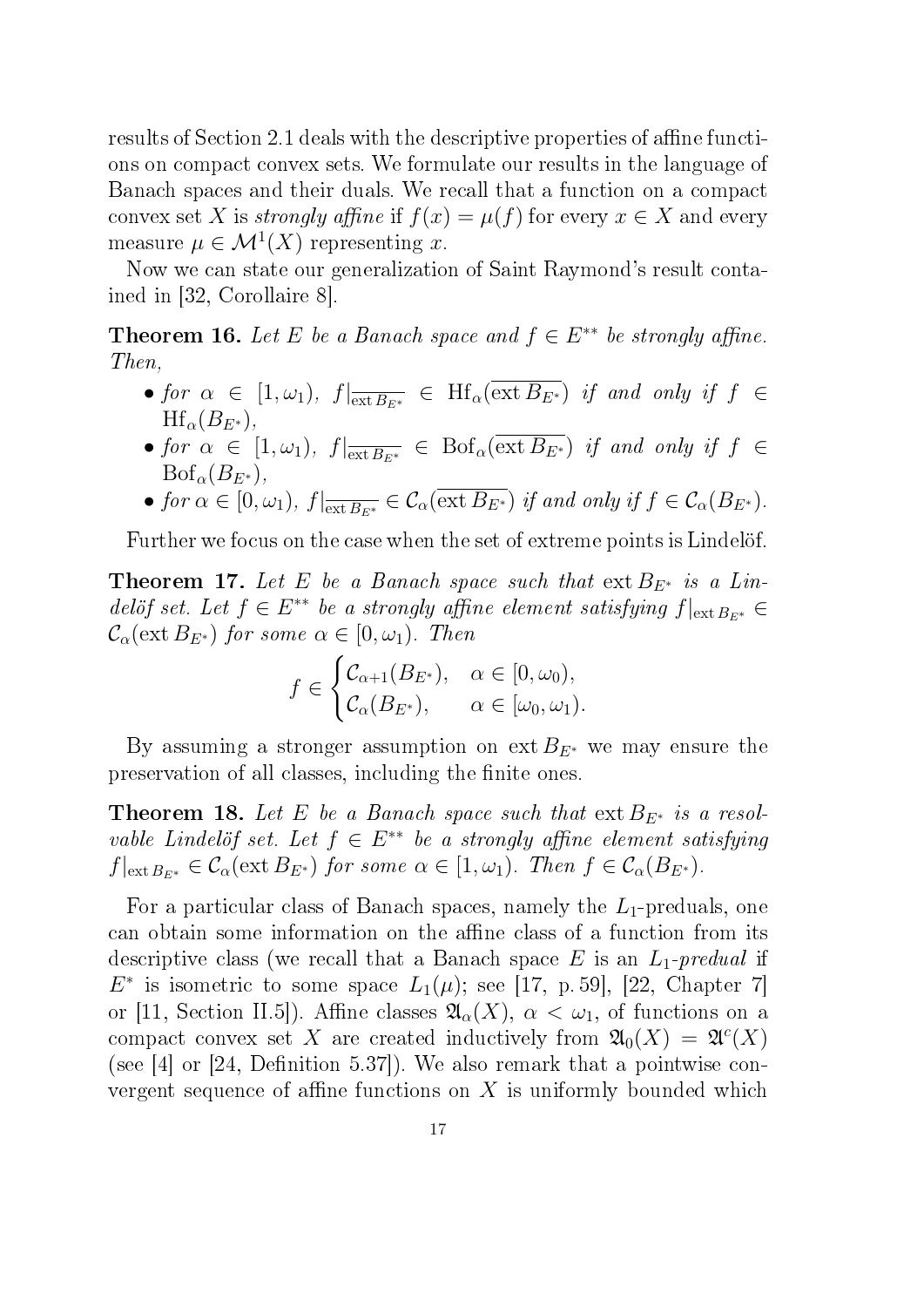easily follows from the uniform boundedness principle (see e.g. [24, Lemma 5.36]), and thus any function in  $\bigcup_{\alpha<\omega_1}\mathfrak{A}_\alpha(X)$  is strongly affine. If  $X = B_{E^*}$  is the dual unit ball of a Banach space E, the affine classes are termed intrinsic Baire classes of E in [1, p. 1047] whereas strongly affine Baire functions on  $X$  creates hierarchy of *Baire classes* of E. Theorem 19 relates these classes for real  $L_1$ -preduals.

We recall that, given a compact convex set  $X$  in a real locally convex space, the Banach space  $\mathfrak{A}^c(X)$  is an  $L_1$ -predual if and only if X is a simplex (see [7, Theorem 3.2 and Proposition 3.23]).

**Theorem 19.** Let E be a L<sub>1</sub>-predual and  $f \in E^{**}$  be a strongly affine function such that  $f \in C_{\alpha}(B_{E^*})$  for some  $\alpha \in [2, \omega_1)$ . Then

$$
f \in \begin{cases} \mathfrak{A}_{\alpha+1}(B_{E^*}), & \alpha \in [2, \omega_0), \\ \mathfrak{A}_{\alpha}(B_{E^*}), & \alpha \in [\omega_0, \omega_1). \end{cases}
$$

If, moreover, ext  $B_{E^*}$  is a Lindelöf resolvable set, then  $f \in \mathfrak{A}_{\alpha}(B_{E^*})$ .

4. List of articles (sections)

The thesis is formed by the five articles contained in the following list. (The symbol IF denotes the value of the impact factor of the corresponding journal in year 2013. The list of citations of each article is typed in a small font.)

- Sec. 2.1: Petr Holický and Jiří Spurný, *Perfect images of absolute Souslin* and absolute Borel Tychonoff spaces, Topology and its Applications 131 (2003), 181-194. (IF=0.562)
	- $|Q1|$  R. Pol, Evaluation maps on products of separable metrizable spaces are Borel, Houston J. Math.,  $32(4)$   $(2006)$ ,  $1191–1196$ .
	- $\boxed{Q2}$  A. V. Ostrovskii, Mappings of Borel sets, (Russian) Tr. Mat. Inst. Steklova 252 (2006), Geom. Topol., Diskret. Geom. i Teor. Mnozh., 237-260; translation in Proc. Steklov *Inst. Math.* 2006, 252(1), 225-247.
	- $|Q3|$  O. Okunev, A relation between spaces implied by their t-equivalence. Topology Appl., 158 (2011), no. 16, 2158-~2164.
	- $|Q4|$  P. Holický, J. Pelant, Internal descriptions of absolute Borel classes. Topology Appl., 141 (2004), no. 1-3, 87-104.
	- $|Q5|$  P. Holický, Preservation of completeness by some continuous maps. Topology Appl., 157 (2010), no. 12, 1926-1930.
	- $[Q6]$  P. Holický, Descriptive classes of sets in nonseparable spaces. Rev. R. Acad. Cienc. Exactas Fís. Nat. Ser. A Math. RACSAM,  $104$  (2010), no. 2, 257-282.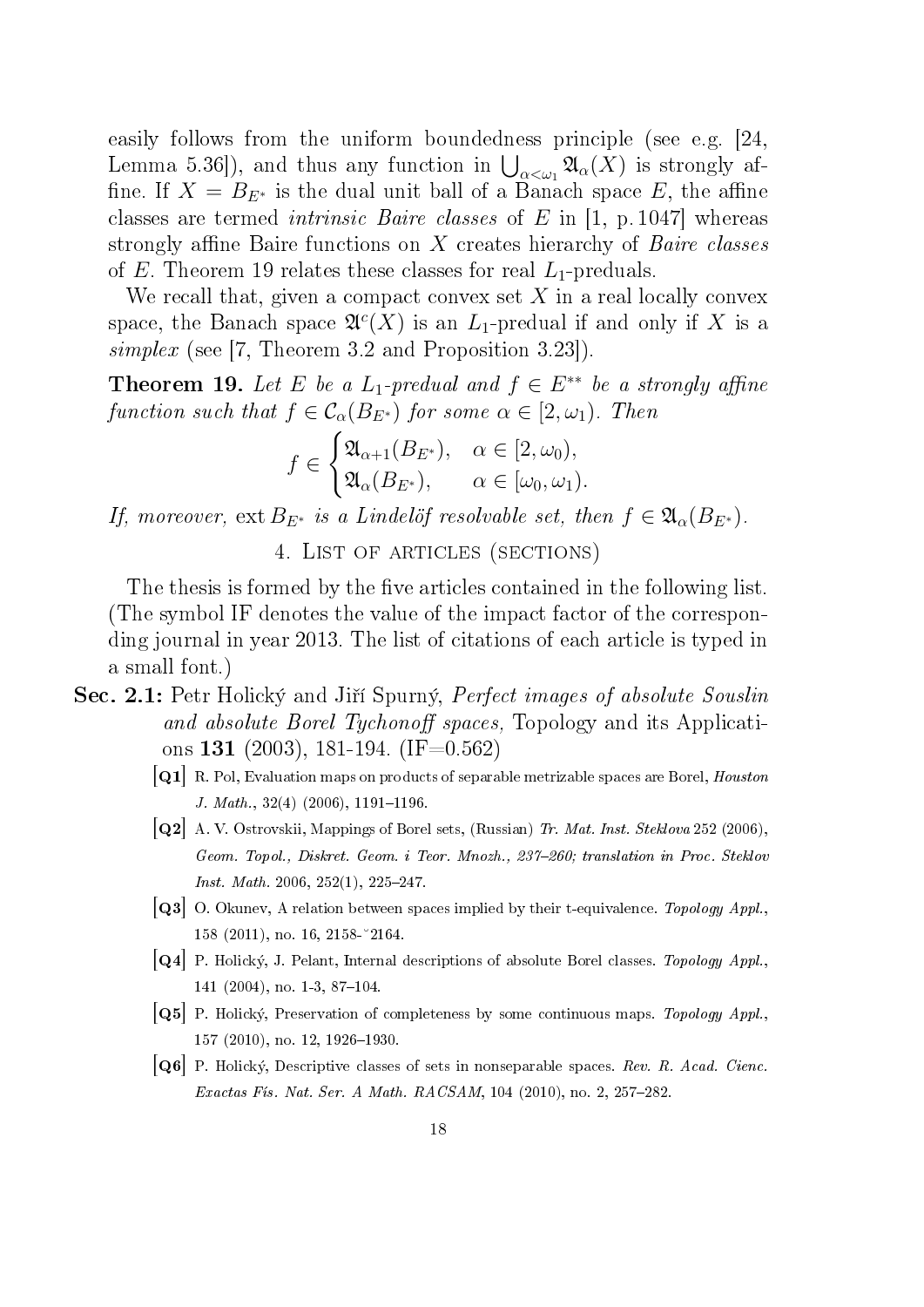- Sec. 2.2: Ondřej Kalenda and Jiří Spurný, Extending Baire one functions on topological spaces, Topology and its Applications 149(1-3)  $(2005)$ , 195-216. (IF=0.562)
	- $[Q1]$  D. H. Leung, W. K. Tang, Extension of functions with small oscillation. Fund. Math., 192 (2006), no. 2, 183-193.
	- [Q2] O. Karlova, Extension of continuous mappings and H1-retracts. Bull. Aust. Math. Soc., 78 (2008), no. 3, 497-506.
	- $[Q3]$  M. Wojtowicz, W. Sieg, P-spaces and an unconditional closed graph theorem. Rev. R. Acad. Cienc. Exactas Fís. Nat. Ser. A Math.  $RACSAM$ , 104 (2010), no. 1, 13-18.
	- $|Q4|$  O. Karlova, Extension of continuous functions to Baire-one functions, Real Anal. Ex $change, 36, no. 1 (2010), 149-160.$
	- [Q5] O. Karlova, On alpha-embedded sets and extension of mappings, Comment. Math. Univ. Carolin. 54, no. 3  $(2013)$ , 377-396.
- Sec. 2.3: Jiří Spurný, *Borel sets and functions in topological spaces*, Acta Mathematica Hungarica,  $129(1-2)$  (2010), 47-69. (IF=0.348)
	- $|Q1|$  V.R. Timofey, V.K. Zakharov, A fine correlation between Baire and Borel functional hierarchies, Acta Math. Hungar. published online September 2013.
- Sec. 3.1: Jiří Spurný and Ondřej Kalenda, A solution of the abstract Dirichlet problem for Baire one functions, Journal of Functional Analysis  $232(2)$  (2006), 259-294. (IF=1.252)
- Sec. 3.2: Pavel Ludvík and Jiří Spurný, Descriptive properties of elements of biduals of Banach spaces, Studia Mathematica, 209(1) (2012), 71-99.  $(IF=0.549)$